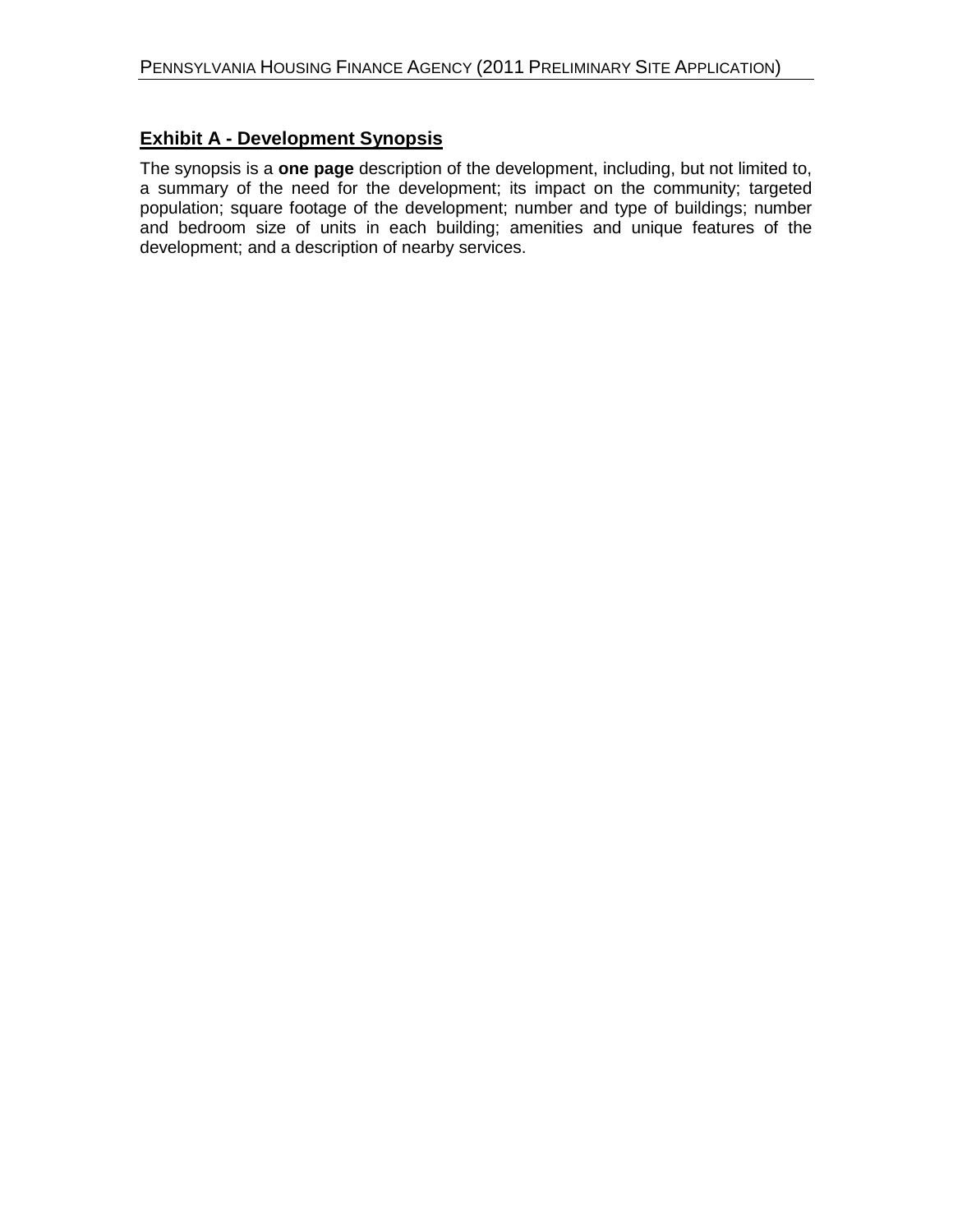### **Exhibit B - Multifamily Housing Core Application**

An Application is required to be completed for all Agency Multifamily programs. Be sure to complete all sections, answer all questions, and provide all requested supporting documentation.

If you do not know the Census Tract and/or Block information for your proposed site, this information may be obtained from census maps accessible on the internet at:

[http://factfinder.census.gov/servlet/ReferenceMapFramesetServlet?\\_bm=y&-\\_lang=en](http://factfinder.census.gov/servlet/ReferenceMapFramesetServlet?_bm=y&-_lang=en)

Enter the address (including the +4 zip code) of the site and continue following the directions to obtain census tract, block, group, legislative districts, voting district, school district and municipality.

For purposes of this Preliminary Site Application, the budget should include the anticipated sources and uses of development funds. The Agency will use this information for determining availability of program funds.

Developments which include both residential and commercial space must separate the estimated costs. All costs associated with both the commercial and residential areas must be included in Total Development Costs in the Development Budget. A narrative of the anticipated use of the commercial space must also be provided including an exact square footage so that the Agency can evaluate the impact of the commercial space on the development.

For applications involving rehabilitation and new construction buildings, the construction costs must be broken down to show separately the costs of new construction and rehabilitation.

Please note that if the development contains multiple buildings and only some buildings are located in a QCT/DDA, submit separate budgets for those buildings located in a QCT/DDA and those that are not in a QCT/DDA.

Please be advised that the Agency will be using the Unit Configuration and Rental Income Projections from the Core Application for the purpose of evaluating the Preliminary and Underwriting applications. This information must match the supporting documentation set forth in the Market Study/Housing Needs Assessment.

Per line instructions for completing the Operating Budget and budget narrative are attached. In addition, per unit controllable operating expense ranges by geographic region are available on the Agency's website. (Controllable operating expenses only include administrative expenses, excluding management fee, operating and maintenance expenses, and payroll. They do not include taxes, insurance, utilities, supportive services, and reserve for replacement expenses.) Per unit controllable operating expenses on the Application must be within these ranges in order to be considered a feasible Application. Waivers of this requirement may be made at the Agency's discretion.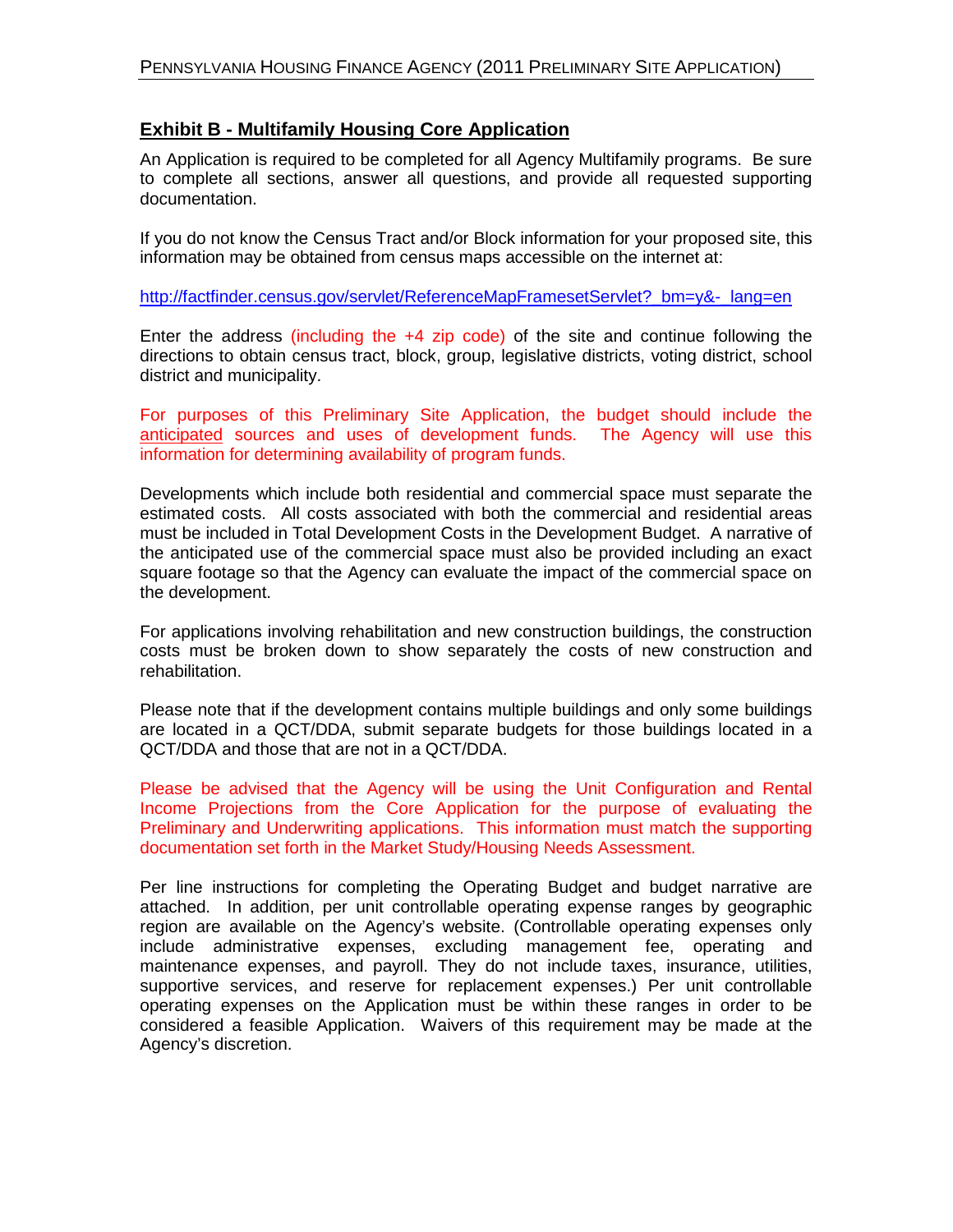## **OPERATING BUDGET INSTRUCTIONS**

The following descriptions are included to facilitate the preparation of the **proposed** Operating Budget. For developments seeking Agency financing, they represent the key items the applicant must consider when preparing the Operating Budget. A narrative should be provided indicating the basis for the following numbers: gross rental income, commercial rental income, other rental income, service income, all payroll categories, real estate taxes, misc. taxes and insurance, supportive services, investor service fee, and any other categories that may require an explanation.

The per-unit controllable operating expenses must fall within the Agency's acceptable range or within the average range for the applicable management agent to meet the requirements for a feasible application. The ranges are available on the Agency's website. Please refer to this website for the requirements regarding the controllable operating expenses.

For underwriting purposes, the Agency will continue to trend income at 2% annually and expenses at 3% annually for the 2011 funding round.

- 1. **Gross Rental Income** Annual gross potential income based on the monthly rents and unit configuration. The Gross Rental Income should be calculated from the Unit Configuration & Rental Income Projections schedule in the Application, using Column A, Tenant Paid Rent, and Column C, Rental Assistance Payment.
- 2. **Commercial Income** Specify square footage and annual rent per square foot for each commercial space (stores or offices). Submit copies of leases or letters of intent to lease under Tab 18.
- 3. **Other Rental Income** Other substantial rental revenue, including rental subsidies, parking and garages.
- 4. **Total Rental Income** Add lines 1, 2, 3.
- 5. **Residential Vacancies** A minimum of 1 unit vacant per month is required if less than 20 units. A minimum of 5% is required for 20 units or more.
- 6. **Commercial Vacancy** A minimum of 10% is required.
- 7. **Total Vacancies** Add lines 5,6.
- 8**. Net Rental Income** Subtract line 7 from 4.
- 9**. Service Income** Laundry income specifying owned or leased machines. If leased, reflect only the net income to the property. For underwriting purposes, service income may not exceed \$60 per unit per year and the budget should not include vending income. The Agency may require justification for any amount listed in this category.
- 10**. Effective Gross Income** Add lines 8 & 9.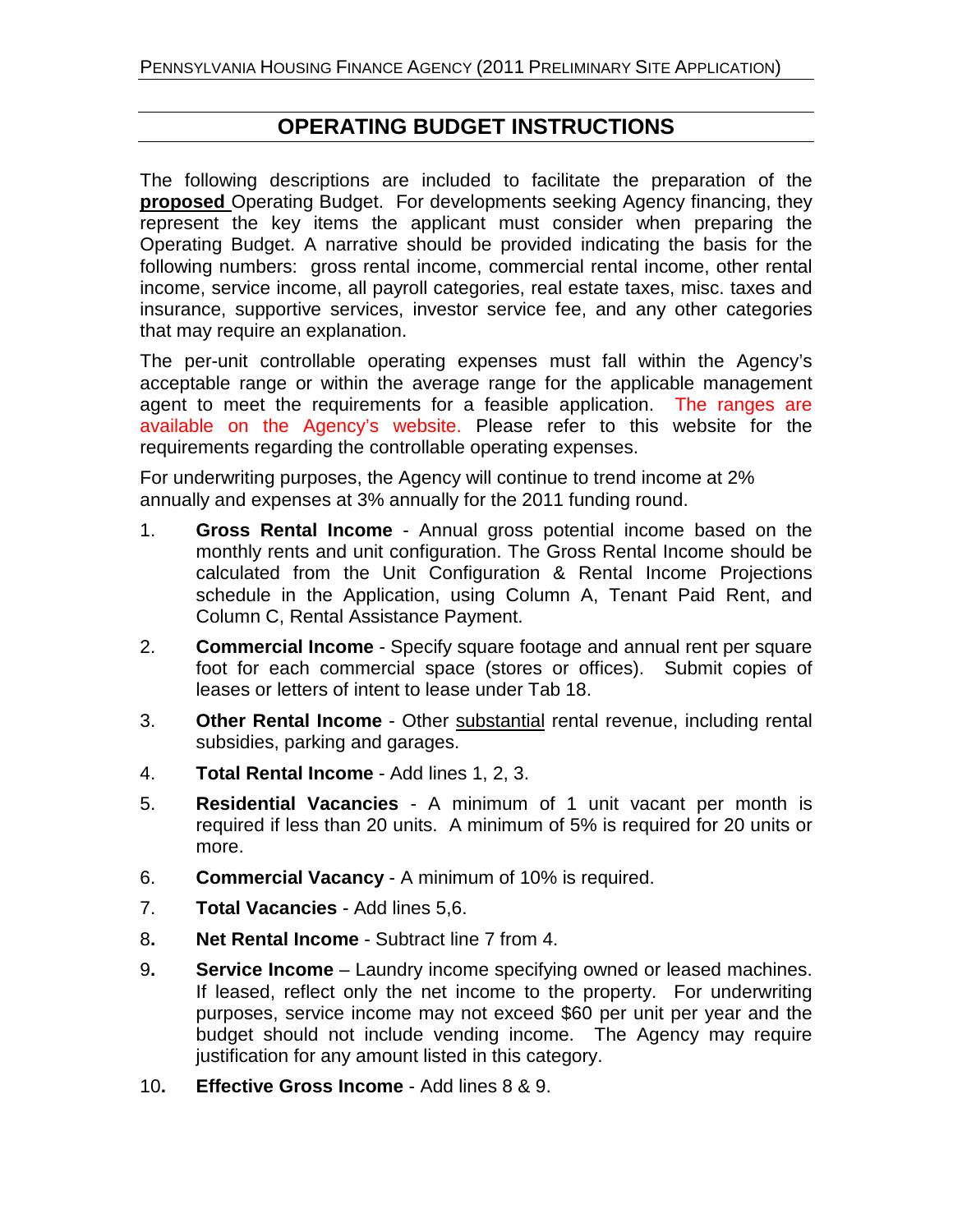- 11**. Advertising & Renting** Expenses for the ongoing rental of the units. Include advertising, marketing and referral fees.
- 12**. Office & Telephone** Office expenses for an on-site office only. In addition, include costs for telephone, answering service, and pager rental.
- 13**. Management Fee** Indicate the fee factor, or fee per unit, the Management Agent will accept as total compensation for services, and apply the factor to line 10. This is subject to Agency approval. The management fee factor should not be less than 5% nor exceed 10%. The fee factor budgeted should be the percentage expected to be maintained for at least the first three years of operations.
- 14**. Legal** Budget only the legal fees and costs directly related to property operations. Partnership and syndication expenses are not property operating expenses.
- 15. **Audit** Fees to prepare the annual audited financial statements.
- 16**. Miscellaneous Administrative Expense** Anticipated costs of home visits, credit reports and miscellaneous overhead expenses.
- 17. **Total Administrative Expense** (Total Admin.)- Total lines 11 through 16.
- 18-22. **Utilities** Utility costs by the respective line items for all annual utilities paid by the property. Include common areas and an allowance for tenant paid utilities, which may be required for vacant apartments. Include on each line item the anticipated consumption and unit cost.
- 23. **Total Property Paid Utilities** Total of lines 18 through 22.
- 24. **Janitor/Maintenance Supplies** Cost of all janitorial, maintenance and cleaning supplies.
- 25. **Operating/Maintenance Contracts**  Includes contracts for repairs, janitorial/cleaning, exterminating, and systems equipment.
- 26. **Rubbish Removal** Cost of scheduled trash removal. Indicate whether the municipality or an outside contractor will provide the services.
- 27. **Security Payroll/Contract** Includes cost of security service and security equipment. Also includes the cost of on-site personnel, indicating hours of coverage and hourly wage.
- 28. **Repairs Materials** Supplies, tools, etc. for repairs to the building and equipment.
- 29. **Elevator Maintenance** Estimate the cost of a full preventative maintenance contract, which is required by the Agency.
- 30. **HVAC Maintenance**  The cost for heating and air conditioning maintenance. Indicate if contracted services will be utilized.
- 31. **Grounds Maintenance/Snow Removal** Landscape maintenance, snow removal and minor repairs to the parking area. Also include contracted services if they will be utilized.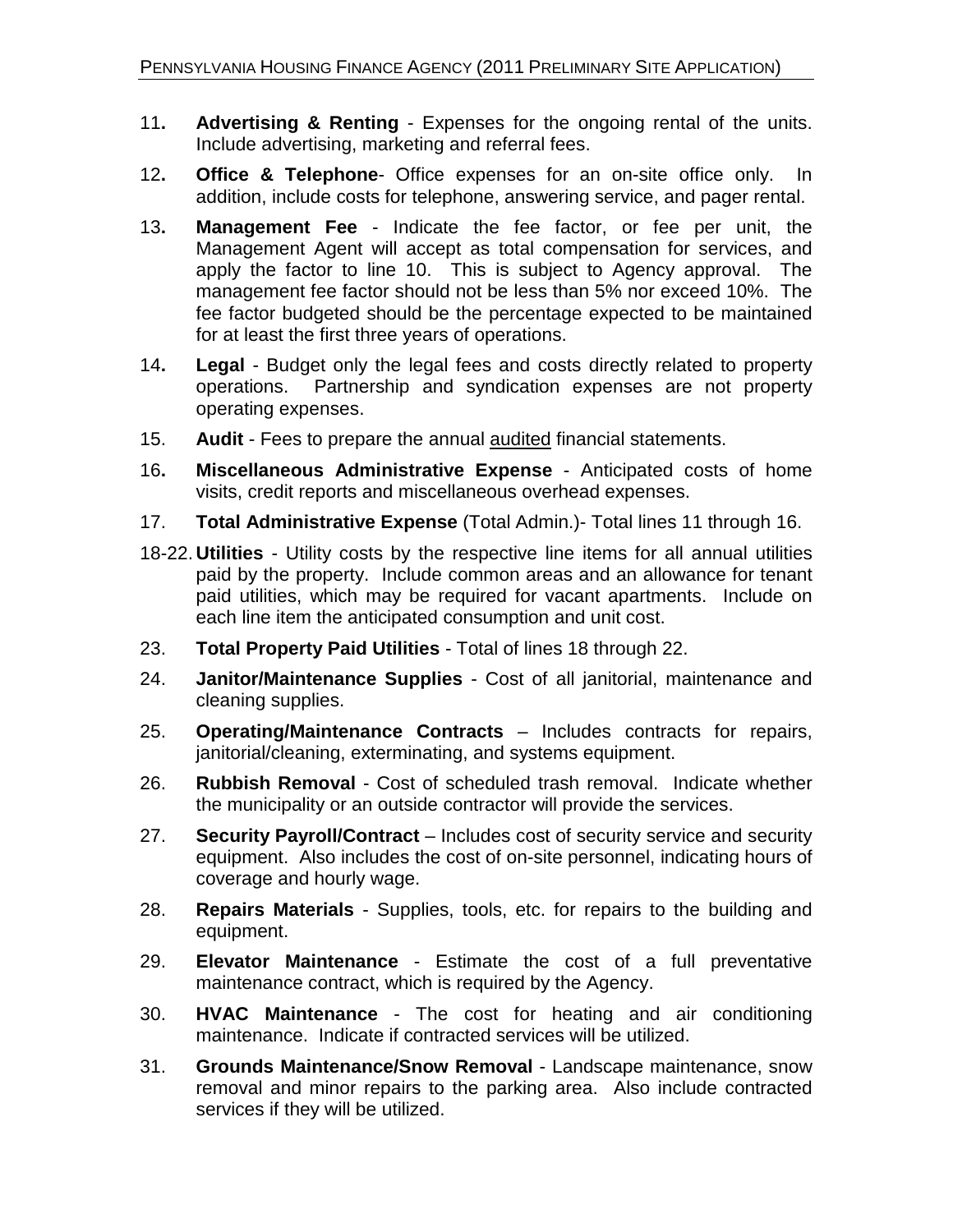32. **Painting and Decorating** - For properties financed by the Agency, \$20 per room per year is required.

|             | Number |             | Number |
|-------------|--------|-------------|--------|
| Unit        | οf     | Unit        | οf     |
| <b>Size</b> | Rooms  | <b>Size</b> | Rooms  |
| <b>SRO</b>  | 1.5    | 3 Bdrm      | 5.5    |
| EFF         | 2.5    | 4 Bdrm      | 6.5    |
| 1 Bdrm      | 3.5    | 5 Bdrm      | 7.5    |
| 2 Bdrm      | 4.5    |             |        |
|             |        |             |        |

- 33. **Vehicle Operation & Repairs**: The cost of operating and repairing the property's motor vehicles and maintenance equipment, including motor vehicle insurance.
- 34. **Miscellaneous Operating & Maintenance** Include any expenses that are not specifically budgeted on lines 29 through 38.
- 35. **Total Operating and Maintenance Expense** Total lines 24 through 34.
- 36.–42. **Property Payroll**  Budget the payroll costs by the respective line items for all property personnel. Include hours/week and hourly rate for each person. See payroll breakdown below:

| Line<br>No. | <b>Description</b> | No. of<br>hours<br>per<br>week | Salary | Employe<br>e Apt.<br>Line 39 | Payroll<br><b>Taxes</b><br>Line 41 | Workers<br>Comp.<br>Line 42 | Employe<br>e<br><b>Benefits</b><br>Line 43 |
|-------------|--------------------|--------------------------------|--------|------------------------------|------------------------------------|-----------------------------|--------------------------------------------|
| 37          | Office             |                                |        |                              |                                    |                             |                                            |
| 38          | Manager            |                                |        |                              |                                    |                             |                                            |
| 39          | Janitor            |                                |        |                              |                                    |                             |                                            |
| 40          | Maintenanc         |                                |        |                              |                                    |                             |                                            |
|             | е                  |                                |        |                              |                                    |                             |                                            |

- 43. **Total Payroll Expense** Total lines 36 through 42.
- 44. **Real Estate Taxes:** Provide a detailed calculation of taxes at full assessment after rehabilitation or construction. Include estimated assessment and millage. This represents the amount the Agency will bill and escrow during the first year of operations that will be used to pay the real estate tax bills due in year two.

For properties seeking Agency financing, a letter from the tax assessor may be required. Submit all current year tax invoices. Include any applicable tax abatement information for the property.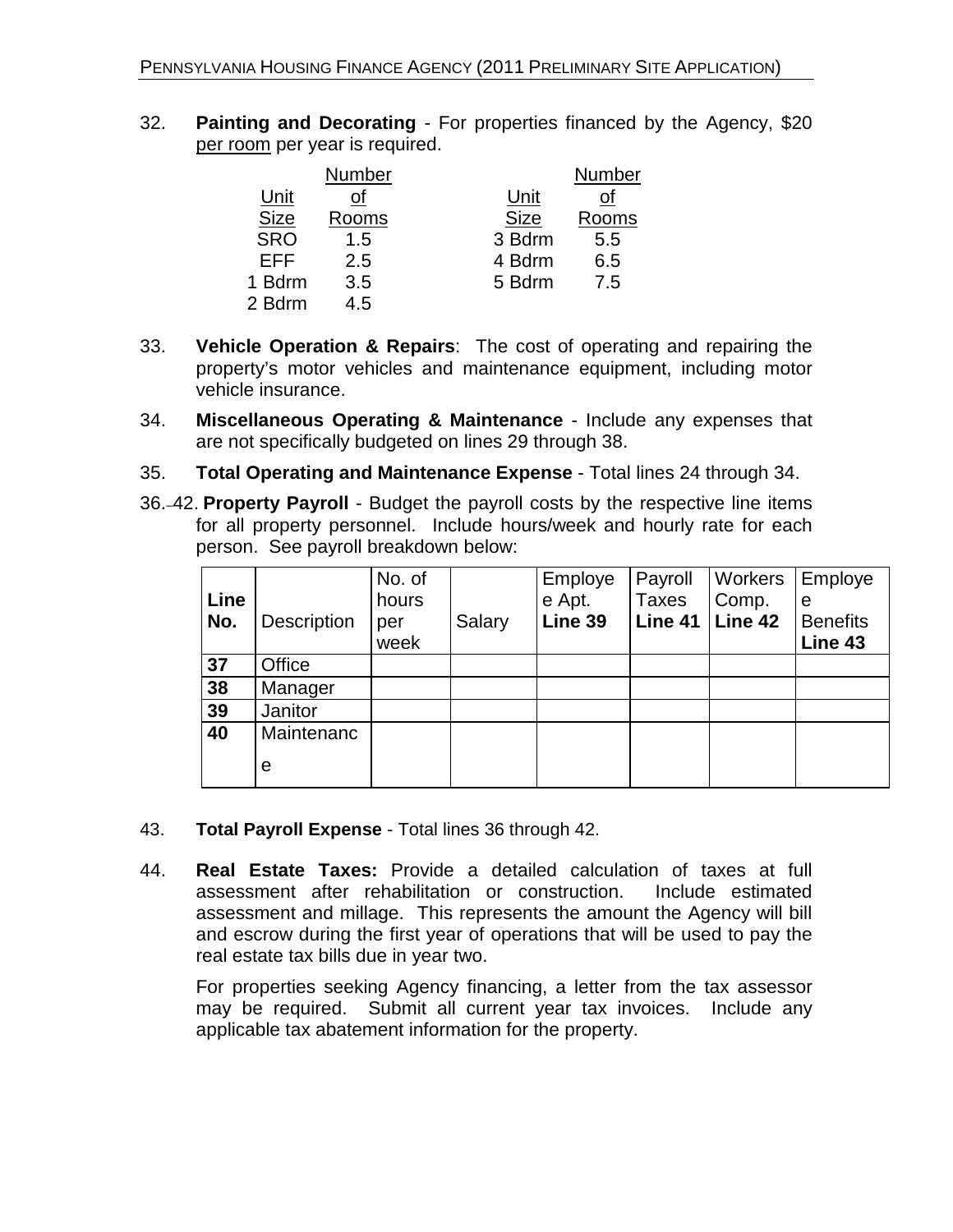- 45. **Property & Liability Insurance** A written quote is required for properties of 12 units or more which includes the cost of hazard, general liability and other applicable premiums. This represents the amount the Agency will bill and escrow during the first year of operations that will be used to pay the insurance bill due in year two.
- 46. **Miscellaneous Taxes & Insurance Licenses/Permits** Additional property taxes, such as business privilege taxes, which are not included on line 44. Also include occupancy permit fees and additional insurance not included on line 45.
- 47. **Total Taxes and Insurance** Total lines 44 through 46.
- 48. **Total Supportive Services** Cost for an ongoing supportive services program, including staffing and contracted services, if included in the proposal.
- 49. **Total Replacement Reserve** For properties making application to the Agency the replacement reserve should be calculated using \$375.00 per unit for elderly, \$500.00 per unit for general or family, and \$200.00 per unit for single room occupancy proposals. The Agency may also make additional adjustments as deemed necessary during underwriting. (Please see final program guide for the applicable contribution amount)
- 50. **Investor Service Fee** Annual fee charged by equity investor, if applicable. The equity investor letter must state that the fee is to be paid yearly as a project operating expense. If the fee is not listed in the letter, it may not be paid from project operations. In addition, the fee must be budgeted to be paid from operations.
- 51-52.**Other** Other operating expenses not addressed above.
- 53. **Total Operating Disbursements** Total lines 17, 23, 35, 43, 47, 48, 49, 50, 51 and 52.
- 54. **Net Operating Income (NOI)** Subtract line 53 from line 10.
- 55. **Primary Debt Service**  The mortgage that the property can support is determined by using a debt service coverage ratio of 115% based upon line 54.
- 56. **Service Fee** Refer to Program Guidelines.
- 57. **Credit Enhancement** Refer to Program Guidelines.
- 58. **Other Service Fee**  Reflects other allowable service fees, including HUD Risk Sharing Fee.
- 59. **Total Primary Debt Service** Add lines 55, 56, 57 and 58.
- 60. **Initial Cash Flow** Subtract line 59 from line 54.
- 61. **Primary Debt Service Coverage** Divide line 54 by line 59. Refer to Program Guidelines for specific debt service requirements under the program(s) for which you are applying.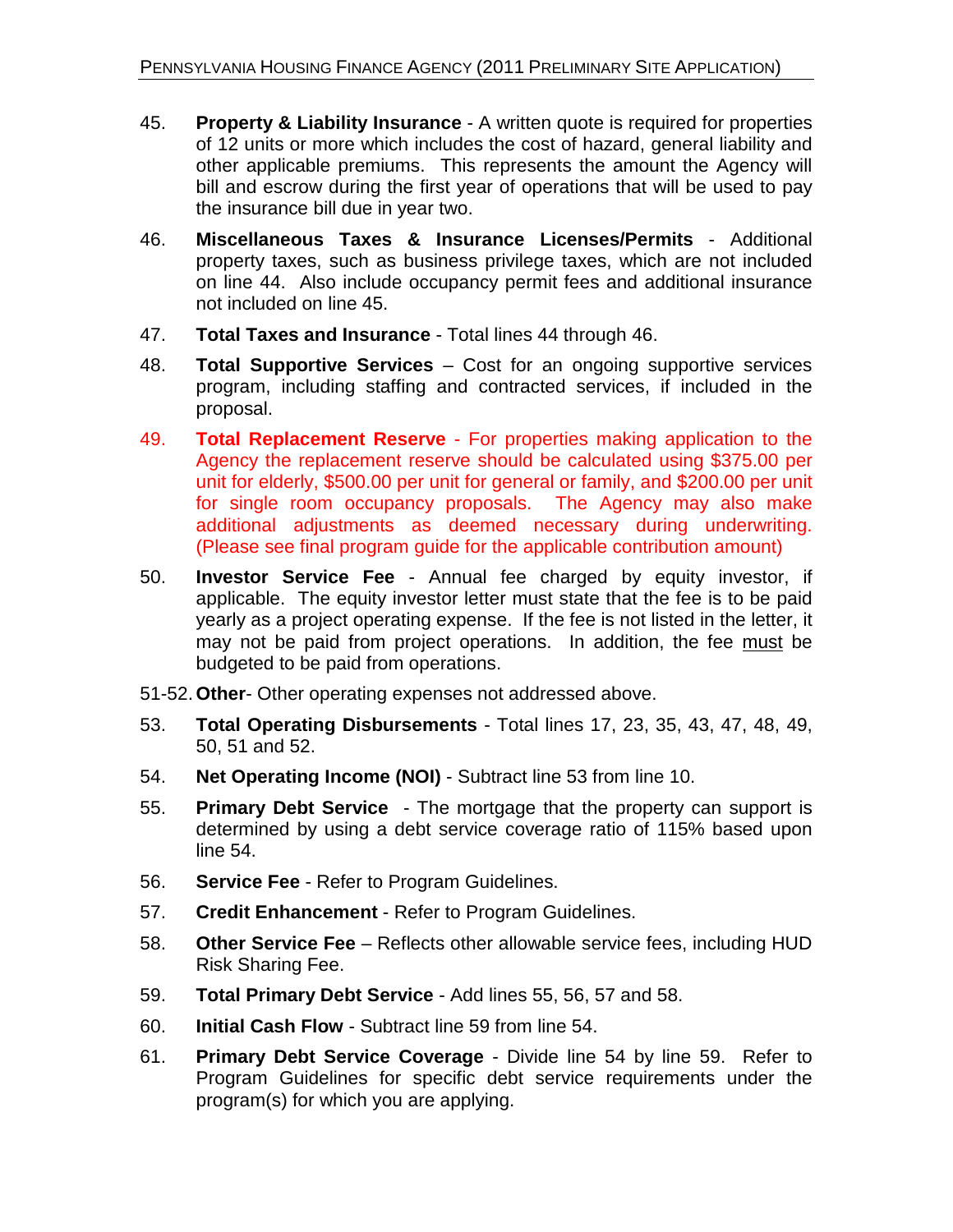62. **PennHOMES Debt Service** - If cash flow (line 60) allows, calculate repayment of this debt. Refer to Program Guidelines.

63-64.**Other** – Debt Service (other than PennHOMES), if applicable.

- 65. **Total Secondary Debt Service** Total lines 62 through 64.
- 66. **Secondary Cash Flow** Subtract line 65 from line 60.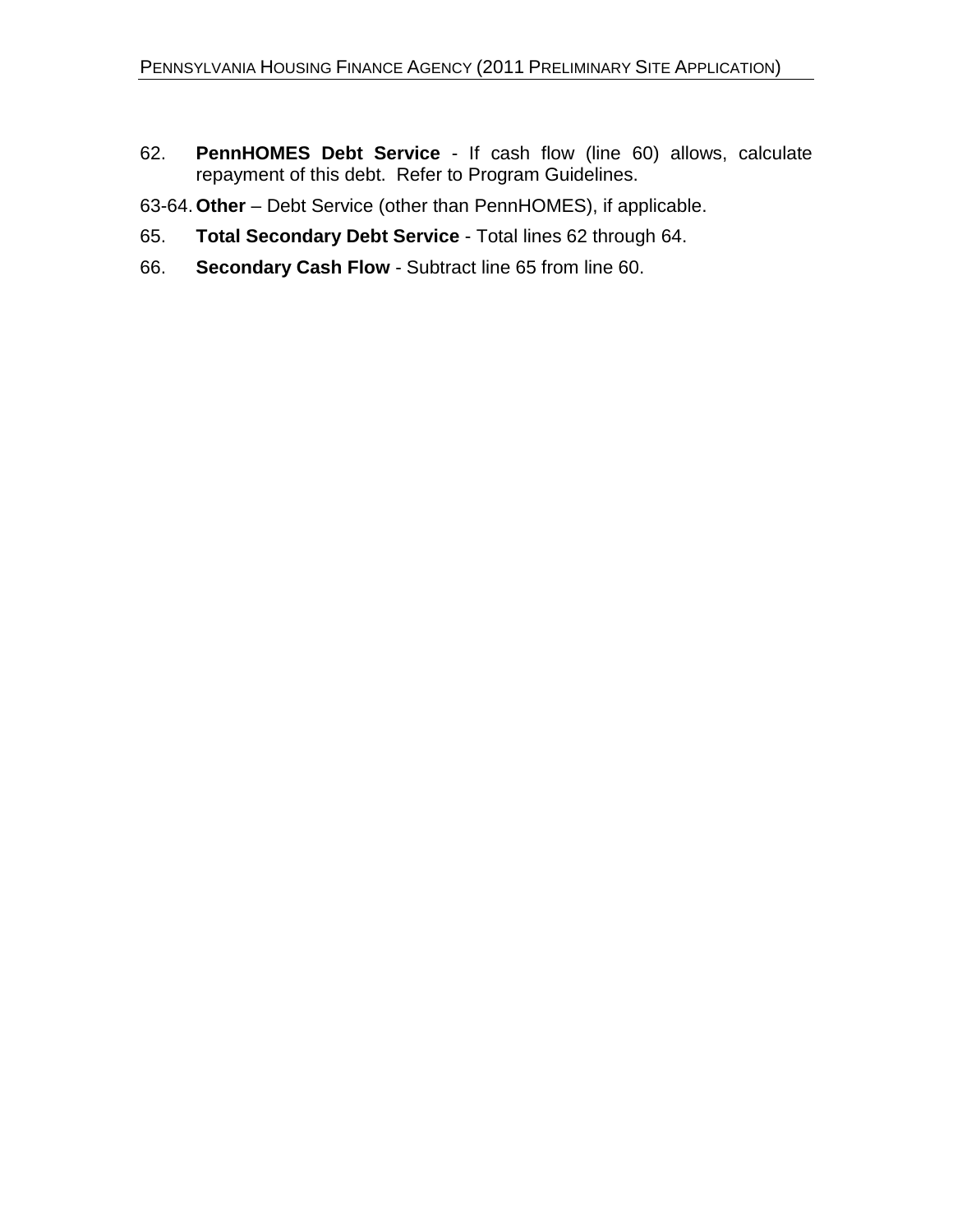### **Exhibit C - Market Study/Housing Needs Assessment**

**If the Market Study/Needs Assessment is not completed by the appropriate party or is not in the Agency's format, the Application may be rejected and returned to the applicant. Please do not submit the full market study report at this time. Only the following Agency form should be included with this application.**

A comprehensive Market Study/Housing Needs Assessment ("MS/HNA"), completed within 12 months of the Application date, of the housing needs of low-income individuals in the area to be served by the development must be submitted at the time of application. Waived from this requirement are developments with a reservation of Tax Credits from a previous year in which a MS/HNA was submitted at the time of the original reservation.

If an applicant is applying only for PennHOMES funds and the development is either serving special needs residents in 100 percent of the units, or is a preservation proposal which has a stable occupancy, a waiting list of at least 10 percent of the units and is not converting to market rate housing, then the applicant has the option of completing the Market Study/Housing Needs Assessment report using an independent market analyst or his/her own resources and data.

The MS/HNA consists of four parts: 1) the Market Study/Housing Needs Assessment Form; 2) the PHFA Housing Inventory Request Form; 3) the Housing Providers Needs Assessment Form; and, (4) the Comparable Housing Survey Form. The MS/HNA must be performed and completed by an independent, experienced market analyst specifically qualified in affordable rental markets of Pennsylvania. If the MS/HNA is not completed by the appropriate party or is not in the Agency's format, the Application may be rejected by the Agency.

The assumptions used in the MS/HNA (e.g. number of units, housing type, unit mix, projected rents, income targeting) must precisely reflect the information contained in the development's Application. Proposals that include a MS/HNA that is inconsistent with or does not accurately reflect the information submitted in the Application will be rejected.

In all instances, the Agency reserves the right to order its own or an additional MS/HNA on any development. Applications may be rejected if the proposed development is not supported by an independent MS/HNA acceptable to the Agency or if Agency staff determines that there will be an adverse impact on the marketability of existing affordable housing developments or initiatives in the area. The MS/HNA shall become the property of the Agency and may be subject to public dissemination.

All Applications must include a map showing the proposed site and the surrounding area.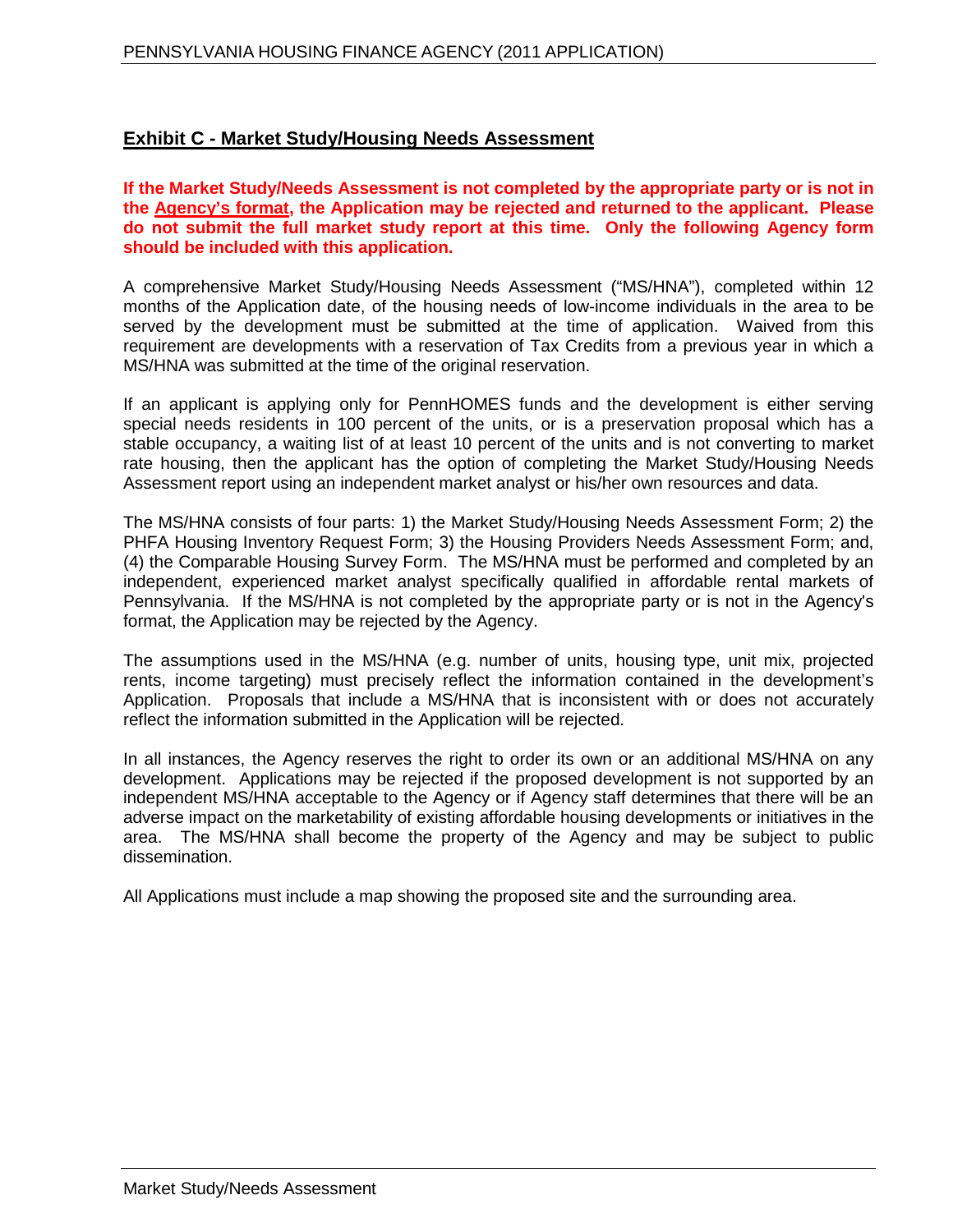## **For Preliminary Site Applications submitted by November 5, 2010, The Agency will only accept this form without modification for processing.**

The completion date of this Market Study/Housing Needs Assessment must be within twelve (12) months of the application date.

If the market analyst has questions on completing this form, please call the Development Division at (717) 780-3876 or the Tax Credit Division at (717) 780-3948.

|               | <b>Proposed Development Name</b> |                          |
|---------------|----------------------------------|--------------------------|
|               | <b>Street Address</b>            |                          |
| City          | County                           | (ZIP)                    |
| Housing Type: | Elderly 62+                      | <b>General Occupancy</b> |
|               | Elderly 55+                      | Other (describe)         |
|               |                                  |                          |

## **MARKET STUDY/HOUSING NEEDS ASSESSMENT**

Total Number of Rental Units:

The market analyst must first define the primary market area by the zip code(s) or census tract(s). Once the primary market area is defined, the analyst **MUST** request a listing of existing PennHOMES and Tax Credit housing developments located within the primary market area using the attached PHFA Housing Inventory Request Form. Attach the listing to this study with the current occupancy and waiting lists for each development that may be impacted by the proposal. Refer to #10 below.

Additional information sheets may be attached and must reference the appropriate category.

1. Provide a narrative describing the primary and secondary market areas and the factors used in making your determination and attach a street map showing the proposed site and surrounding area in addition to outlining the primary market area. List each zip code/census tract or part thereof which comprises the primary market area that specifically references the location of the proposed site: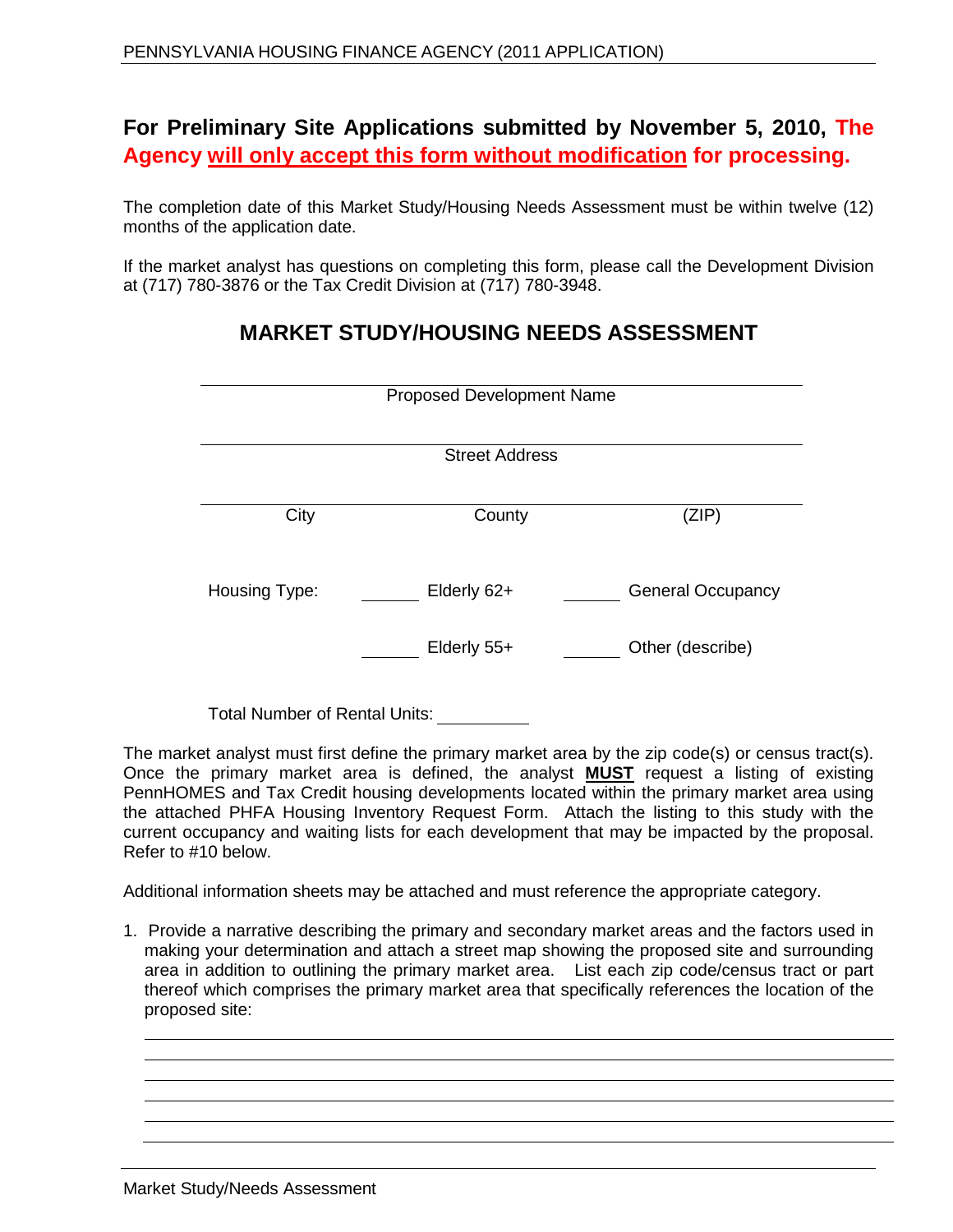- 2. Provide photographs of the site from a minimum of two perspectives. The photographs must be either originals or color copies and should be dated. For multiple sites, the photographs must identify the site address. All photographs must be clear and show the detail of any buildings. (Attach photos on a separate page.)
- 3. The Market Analysts should determine whether the proposed development is located in an urban, suburban, or rural area and explain the methodology for their determination.

| Urban | Suburban <b>Marson</b> Rural |  |
|-------|------------------------------|--|
|       |                              |  |
|       |                              |  |
|       |                              |  |
|       |                              |  |
|       |                              |  |
|       |                              |  |
|       |                              |  |

4. Provide the number of age and income qualified renter and homeowner households for the primary market area from the 2000 census, and a five-year projection. Discuss the population trend and the three factors that are having the most impact on the trend.

2000 \_\_\_\_\_\_\_\_\_\_\_ 5-year Projection from current date \_\_\_\_\_\_\_\_\_\_ Data Source:

5. Using the number of age and income qualified renter and homeowner households located within the primary market area, compute the development specific capture rate percentage using the 2000 Census data. The minimum household income being used for total housing expenses should not exceed a total housing expense to income ratio of 40% and 45% for general and elderly occupancy designated projects, respectively.

Provide the total/sum of the renter and homeowner households in the primary market area by age and income qualifications. The minimum household income being used for total housing expenses should not exceed 40% for general occupancy or 45% for elderly occupancy. Based on this information compute the development specific primary market area's capture rate percentage for the qualified households to the projected number of units being proposed by income type.

The total number of units proposed \_\_\_\_\_\_\_\_\_ divided by the number of age and income qualified households \_\_\_\_\_\_\_\_\_\_ equals a capture rate of \_\_\_\_\_\_\_\_%.

In addition to the development specific capture rate, compute the overall primary market area's capture rate percentage, which incorporates both the number of units proposed for the subject property and the total of similar (general, senior, bedroom size, homeless special needs etc.) existing and proposed PennHOMES and Tax Credit units in the primary market area. If the proposed development includes Project Subsidized units, also include like developments in the PMA.

The total number of units \_\_\_\_\_\_\_\_\_ divided by the number of age and income qualified households equals an overall capture rate of \_\_\_\_\_\_\_%.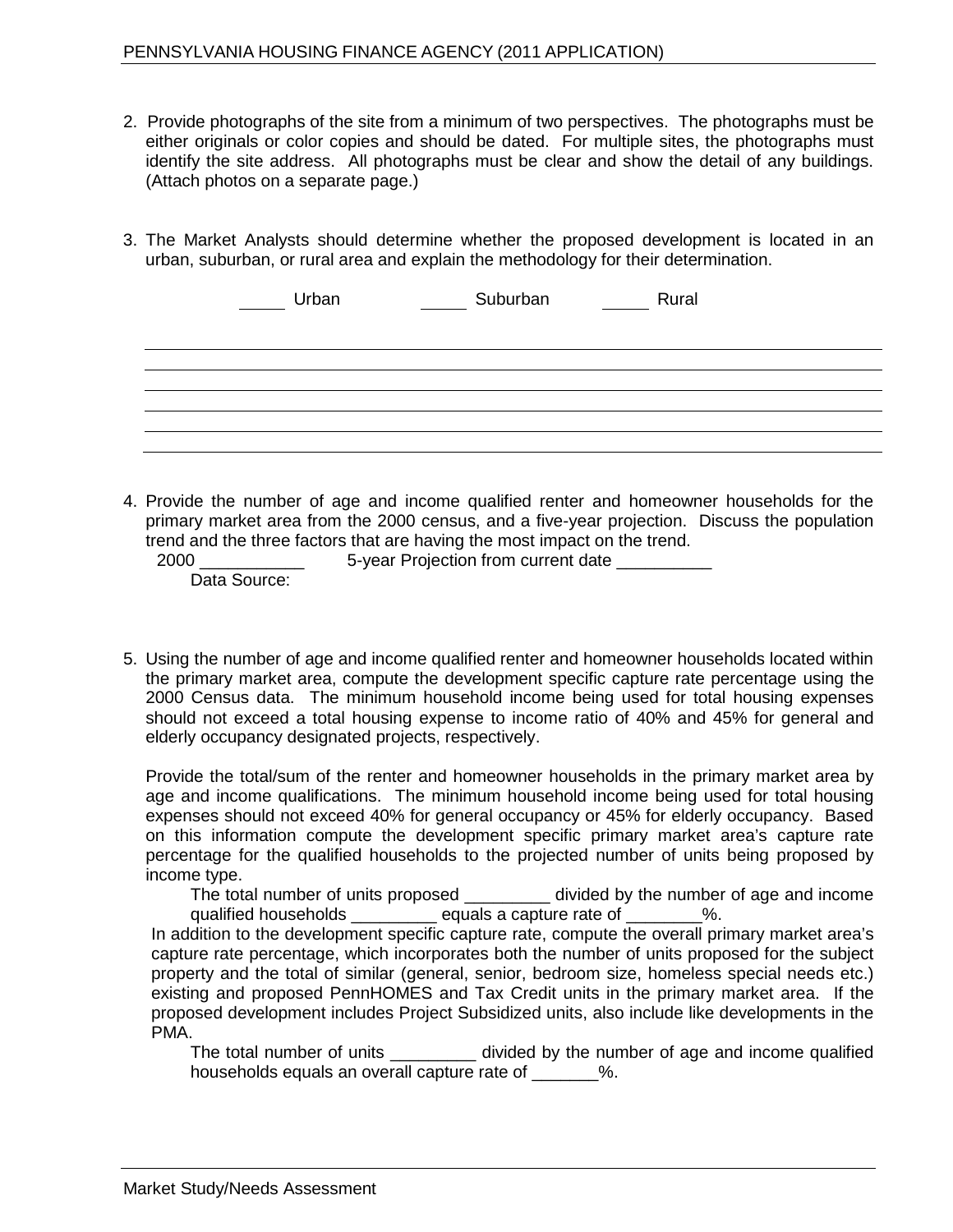6. Interview and/or survey neighborhood groups, grassroots organizations, local community development corporations, potential tenant populations, and local government officials to determine support, interest and/or opposition to the proposed development, as well as identifying other proposed housing for the area. List all people interviewed, including phone numbers, and discuss the comments received below:

7. Analyze the suitability of the site for the subject development including accessibility to employment and services and its compatibility with surrounding uses, including economic benefits to the area and/or the proposed residents.

8. Complete the first section of the attached Housing Providers Needs Assessment Form and forward it to the Executive Director of the appropriate County and/or Local Housing Authority and/or Public Housing Agency serving the market area. The response must be incorporated into your evaluation and attached to this final report. If no response, document the date sent to the Housing Authority.

9. List the name and address of all subsidized housing developments within the primary market area, including current occupancy levels and number of persons on the waiting list. If you are aware of any deviations in the occupancy levels and size of the waiting list in the past 2 or 3 years, please describe.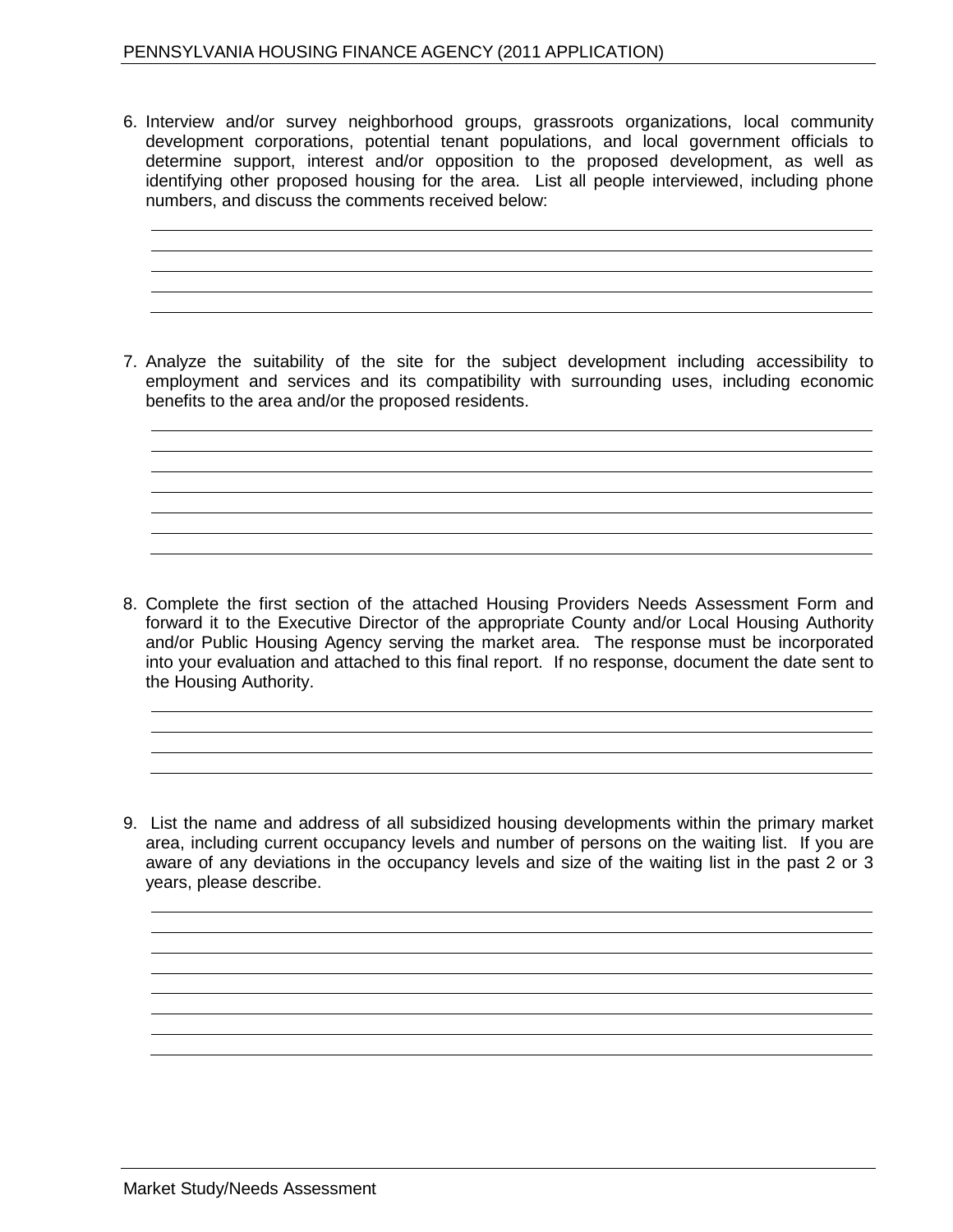10. Discuss the availability of affordable housing options including home ownership opportunities for the target population. Describe the age, condition, etc, of housing, and the extent of abandoned housing and other buildings within the primary market area. If possible identify any substandard housing in the primary market area.

11. Discuss the short and long-term impact that the subject development may have on

existing and/or proposed affordable market rate, Tax Credit, and subsidized housing located within the primary market area including the information provided in the PHFA Housing Inventory Request Form. List the properties and identify the current occupancy and number of persons on the waiting list for these properties.

12. List market rental comparables (no income restrictions) within the Primary Market Area. *Do not use rent subsidized developments.* Attach a color photo of each comparable. A minimum of three comparables should be submitted. If comparables cannot be located, a thorough explanation must be provided and report what type of rental housing is available in the market. Attach a map identifying the location of the subject and comparables. Please use the attached Comparable Housing Survey forms.

13. Summarize the comparable unassisted market rent for each unit size.

| <b>Unit Size</b> | Rent |  | <b>Tenant Paid</b> |     | Adjusted           |
|------------------|------|--|--------------------|-----|--------------------|
|                  |      |  | Utilities          |     | <b>Market Rent</b> |
| One-bedroom      |      |  |                    |     |                    |
| Two-bedroom      |      |  |                    | $=$ |                    |
| Three-bedroom    |      |  |                    |     |                    |
| Four-bedroom     |      |  |                    | $=$ |                    |

14. Compute the Pricing Advantage of the subject development's proposed rents to the Adjusted Market Rent.

| <b>Subject Rent</b> | <b>Adjusted</b>    |            |         |
|---------------------|--------------------|------------|---------|
|                     | <b>Market Rent</b> | Advantage* |         |
|                     |                    |            | %       |
|                     |                    |            | %       |
|                     |                    |            | %       |
|                     |                    |            | %       |
|                     |                    |            | Pricing |

\*Calculated by subtracting the Subject Rent from the Adjusted Rent and dividing the difference by the Subject Rent.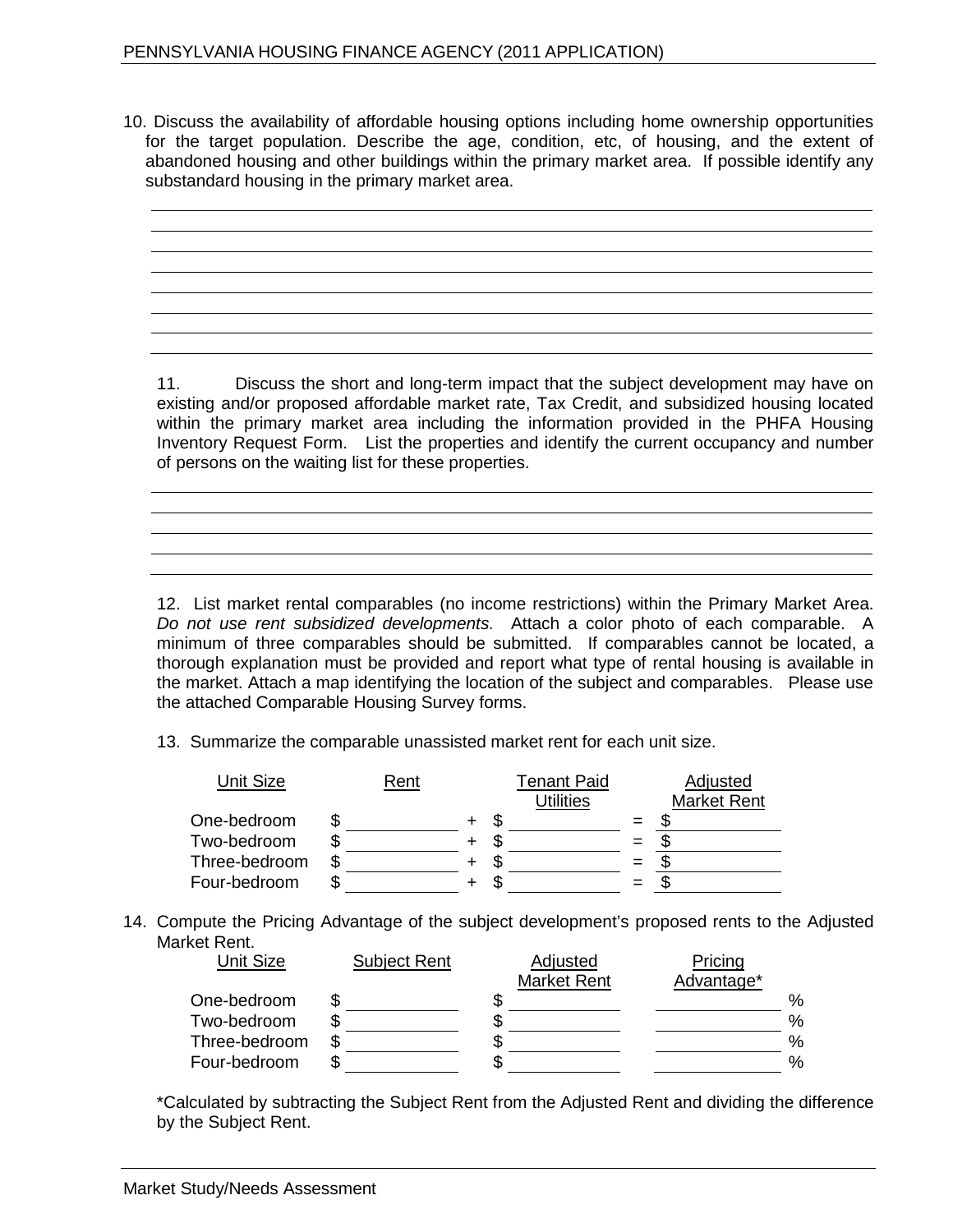- 15. **For existing facilities applying for preservation funding** provide evidence indicating that the development is or is not a likely candidate for converting to a market rate rental development that may not be affordable to the existing residents. Factors to consider include, but are not limited to, demand for or waiting list of market rate units within the primary market area, significant increases in rents at other market rate properties, significant increases in median incomes and property values within the primary market area, and the development's location or proximity to new economic development which is creating higher than average new employment opportunities.
- 16. **For developments seeking consideration under the Community and Economic Impact Selection Criteria** provide a brief one page narrative demonstrating the capacity for community revitalization opportunities. Factors to consider include, but are not limited to, for general occupancy developments: low poverty rates, limited affordable housing options, both subsidized and non-subsidized, limited affordable housing production in past 20 years, close proximity to employment, strong housing markets, and high owner-occupied markets. For senior occupancy developments: large number of seniors eligible for affordable housing, limited affordable housing options, both subsidized and non-subsidized, limited affordable housing production in past 20 years, and close proximity to amenities for the senior population, including health and retail establishments, home health agencies, and hospitals.
- 17. Based on the aforementioned information, discuss your support for the proposed development or provide recommendations and/or suggest modifications. This should include your conclusion regarding the need and marketability of the proposed housing. Also, estimate the absorption period and ongoing vacancy rate for the proposed housing based upon comparables and/or housing experience.

|      | Submitted by:        |
|------|----------------------|
| Date | Name (type or print) |
|      | <b>Title</b>         |
|      | Firm                 |
|      | Address              |
|      | <b>Phone Number</b>  |
|      | <b>FAX Number</b>    |
|      | Email                |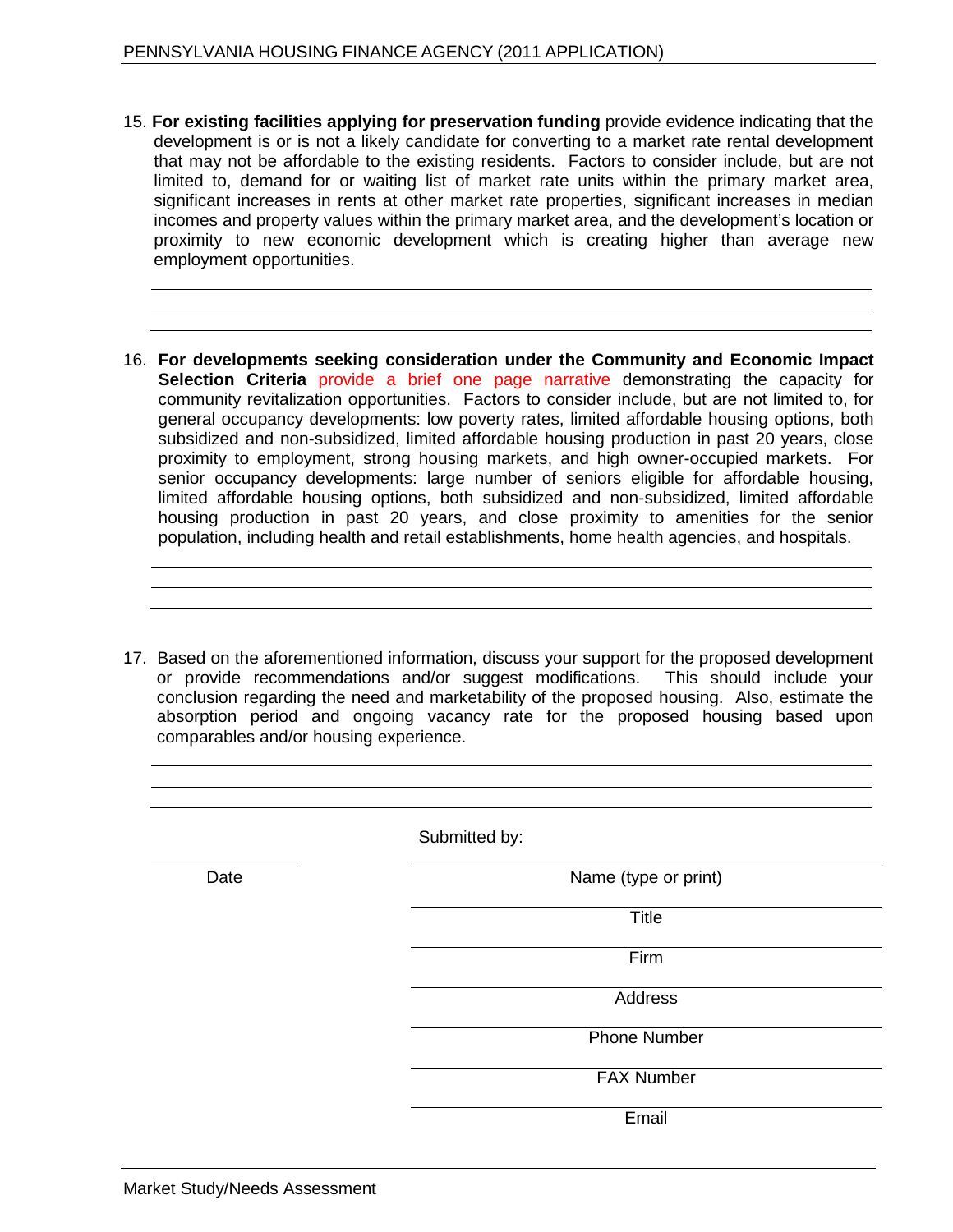## **PHFA HOUSING INVENTORY REQUEST FORM**

| Date:                                                          |  |
|----------------------------------------------------------------|--|
|                                                                |  |
| Company Name                                                   |  |
|                                                                |  |
|                                                                |  |
|                                                                |  |
| Telephone __________________________                           |  |
|                                                                |  |
| How would you like your request returned? FAX _________ E-MAIL |  |
|                                                                |  |
| Exact Site Location/Address                                    |  |
| <b>Requesting Information For</b>                              |  |
|                                                                |  |
| County<br>Zip Code(s)                                          |  |
| Census Tract(s)                                                |  |
| Additional Information and/or Comments                         |  |

Submit your request by fax 717-780-1811 or by e-mail *llutz@phfa.org*.

The above information describes the location of the proposed site and additional details to be utilized by the Agency in response to the PHFA Housing Inventory request. The inventory is for information purposes only.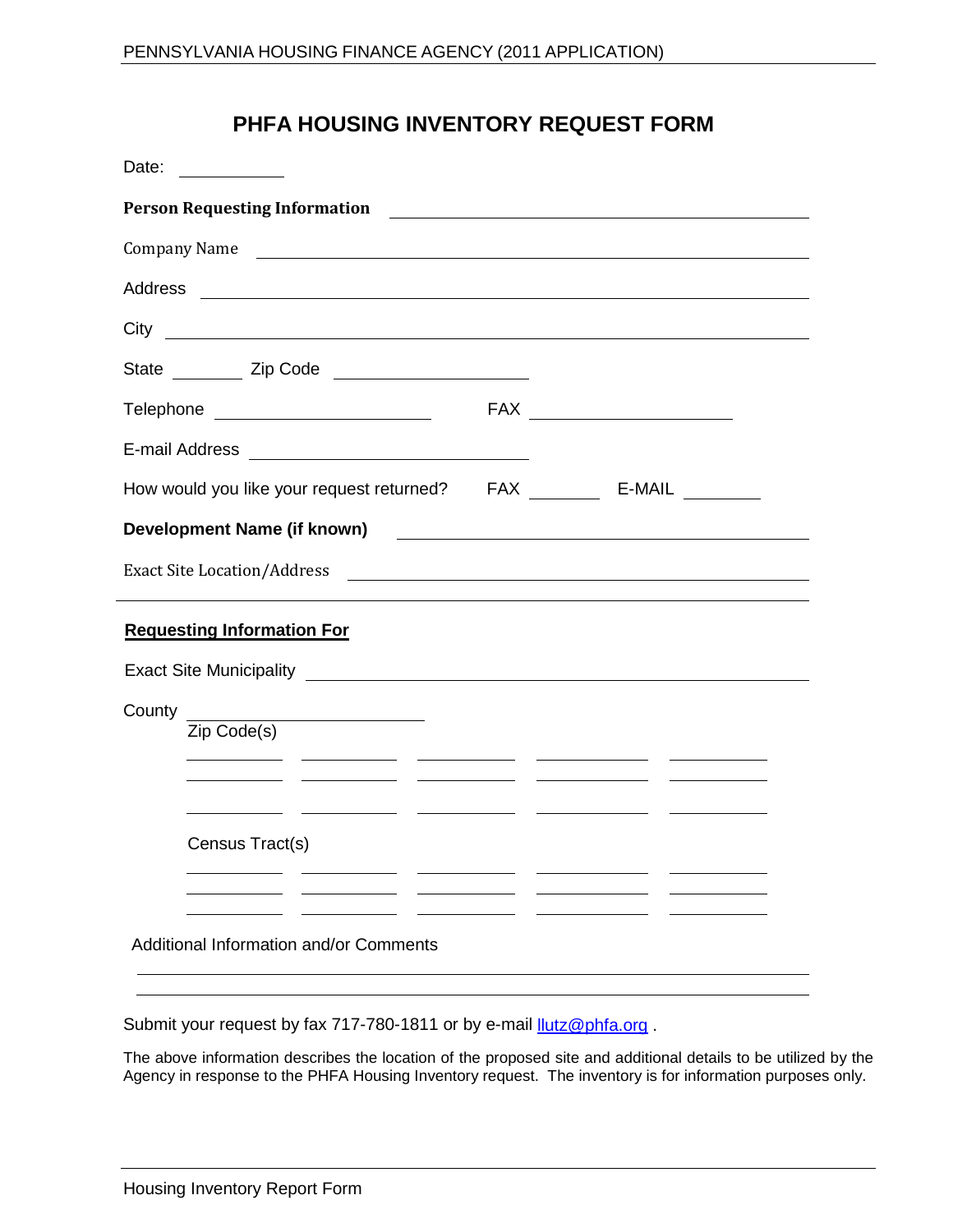## **HOUSING PROVIDERS NEEDS ASSESSMENT**

*The attached form is to be completed by the County and/or Local Housing Authority and/or other public housing agencies serving the market area of the proposed development and returned within 5 days to the market analyst.*

*The first section of the form describing the proposed development is to be completed by the market analyst and submitted to the housing authority with the attached form.*

The following proposed development intends to apply to the Pennsylvania Housing Finance Agency (PHFA) for funding and/or Low Income Housing Tax Credits.

| Development<br>Name: |  |
|----------------------|--|
| Location:            |  |

The primary market area is defined by the following census tract(s) and/or zip code(s). Zip Code(s)

|                              | Census Tract(s)                |          |         |      |  |
|------------------------------|--------------------------------|----------|---------|------|--|
|                              |                                |          |         |      |  |
|                              |                                |          |         |      |  |
|                              | Occupancy Type: Elderly        | General  |         |      |  |
| Unit Type(s):                | <b>Bdrm Type</b><br><b>SRO</b> | Quantity | Sq. Ft. | Rent |  |
|                              | <b>EFF</b>                     |          |         |      |  |
|                              | 1 Bdrm                         |          |         |      |  |
|                              | 2 Bdrm<br>3 Bdrm               |          |         |      |  |
|                              | 4 Bdrm                         |          |         |      |  |
|                              | 5 Bdrm                         |          |         |      |  |
|                              |                                |          |         |      |  |
| Expected date of completion: |                                |          |         |      |  |
| Resident's Income Range:     |                                |          |         |      |  |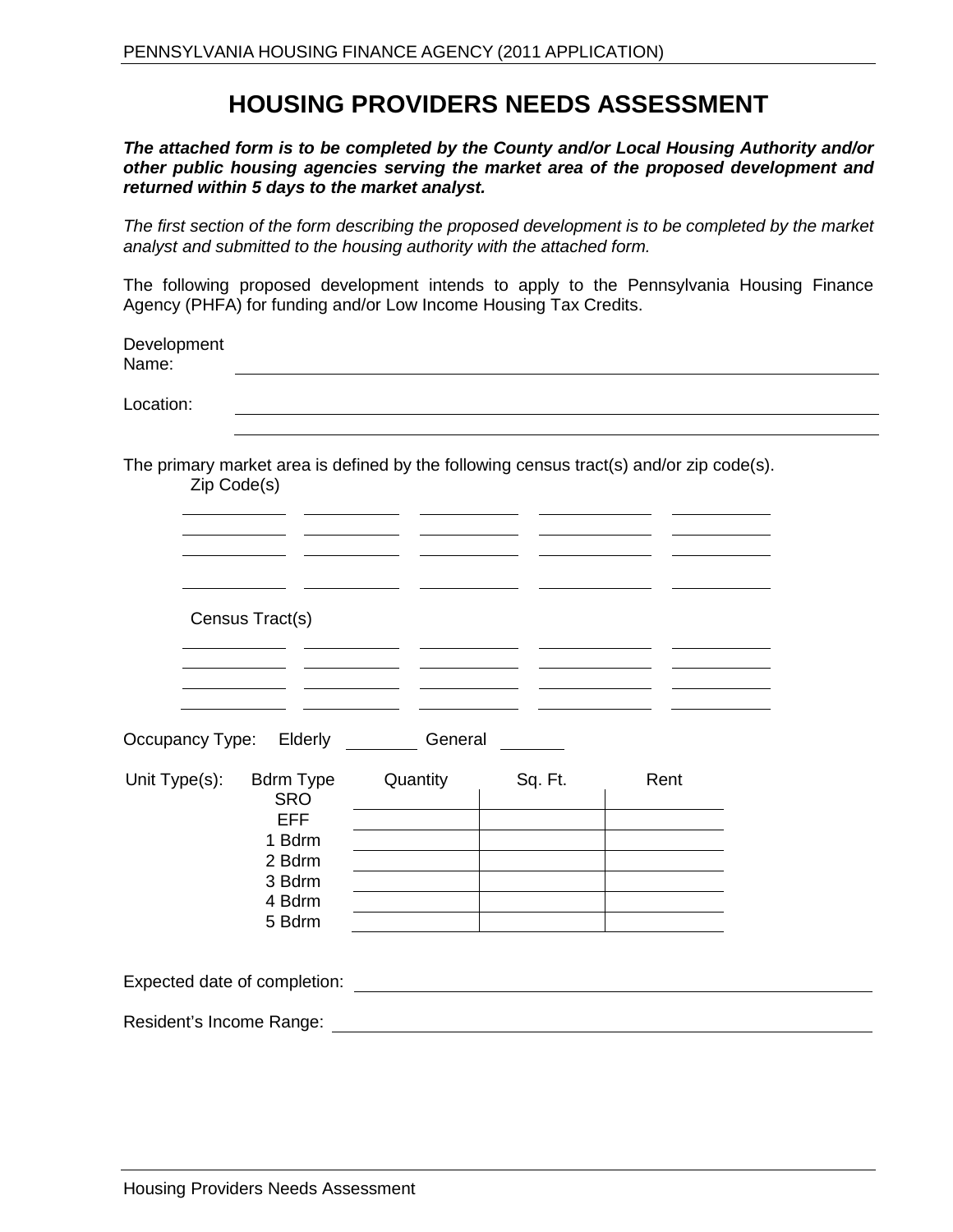#### **To assist the market analyst and PHFA in evaluating the need for this proposal, please answer the following questions.**

1. Please provide your waiting list, if more than one, by program and how many applicants on each.

| 2. How many different individuals are on your total waiting list?                                                                                                                                                           | Persons needing |                                                                                                |  |  |  |
|-----------------------------------------------------------------------------------------------------------------------------------------------------------------------------------------------------------------------------|-----------------|------------------------------------------------------------------------------------------------|--|--|--|
|                                                                                                                                                                                                                             |                 | accessible units                                                                               |  |  |  |
|                                                                                                                                                                                                                             |                 | 3. How frequently do you purge the waiting list? _______________________________               |  |  |  |
|                                                                                                                                                                                                                             |                 | 4. When was the last time you purged the waiting list? ————————————————————                    |  |  |  |
| development?                                                                                                                                                                                                                |                 | 5. How many of the individuals on the waiting list are within the income range of the proposed |  |  |  |
| 6. How many of the individuals on the waiting list are seeking unit types similar to the proposed<br>development?                                                                                                           |                 |                                                                                                |  |  |  |
| 7. What was your average utilization rate of the Section 8 voucher program at the end of last<br>year?                                                                                                                      |                 |                                                                                                |  |  |  |
| 8. Are you aware of any subsidized housing or programs in the area that would be at a<br>competitive disadvantage by the proposed housing? (If yes, please include the name of the<br>development, address and reason why.) |                 |                                                                                                |  |  |  |
|                                                                                                                                                                                                                             |                 |                                                                                                |  |  |  |
| 9. How many of the individuals on the waiting list currently reside within the primary market area<br>(as defined by the market analyst) of the proposed development?                                                       |                 |                                                                                                |  |  |  |
| 10. Is the type of housing being proposed being considered a priority/preference under voucher<br>certification program?                                                                                                    |                 |                                                                                                |  |  |  |

| 11. Is your Public Housing waiting list currently open? |  |
|---------------------------------------------------------|--|
| (If no, how long has it been closed?)                   |  |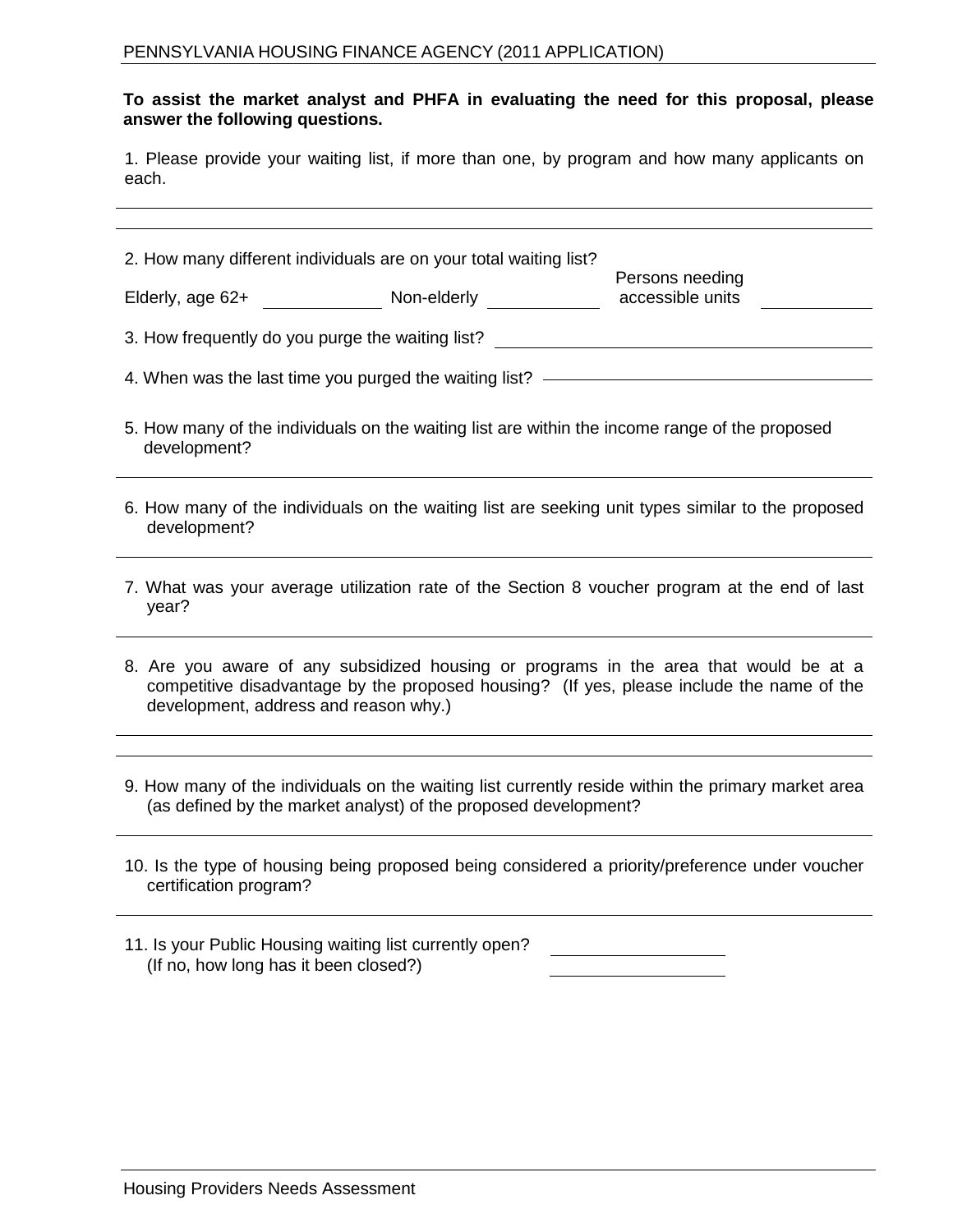#### PENNSYLVANIA HOUSING FINANCE AGENCY (2011 APPLICATION)

| 12. Is your Section 8 waiting list currently open?<br>(If no, how long has it been closed?) |                                                                  |  |
|---------------------------------------------------------------------------------------------|------------------------------------------------------------------|--|
| 13. When do you qualify applications for eligibility?<br>or                                 | a. when application was made<br>b. after nearing top of the list |  |

14. Would you recommend, and/or do you feel there is a need/sufficient demand to develop this housing? (please explain)

15. Please provide any additional information regarding the housing proposal that would assist PHFA in evaluating the need for the housing.

Completed by:

Date Name (Type or Print)

Executive Director Signature

Name of Public Housing Authority

Rev.7/01/05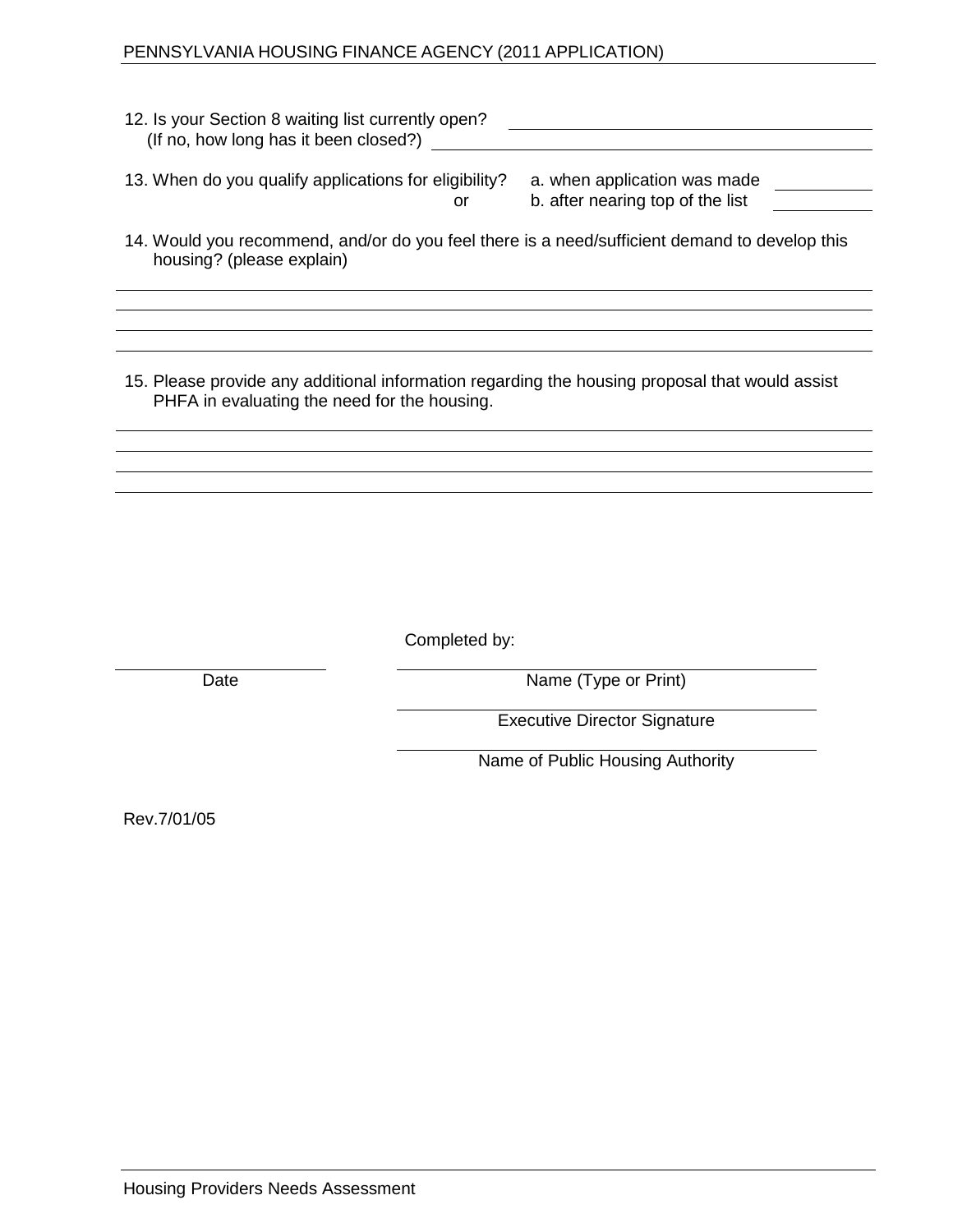## **COMPARABLE HOUSING SURVEY FORM**

| Date:                                        |                                                |                            |                |               |           |                                  |                             |                                                  |
|----------------------------------------------|------------------------------------------------|----------------------------|----------------|---------------|-----------|----------------------------------|-----------------------------|--------------------------------------------------|
| Name of Property:                            |                                                |                            |                |               |           |                                  |                             |                                                  |
| Address:                                     |                                                |                            |                |               | City:     |                                  |                             | Zip Code:                                        |
|                                              | Distance From Subject Property:                |                            |                |               |           |                                  |                             |                                                  |
|                                              | Is it within Primary Market Area:              |                            | Yes            |               | <b>No</b> |                                  |                             |                                                  |
|                                              | Building Type: Walk-up                         |                            |                | Row/Townhouse |           |                                  | Elevator                    |                                                  |
| Age of the property:                         |                                                |                            |                |               |           |                                  |                             |                                                  |
| Contact:                                     |                                                |                            |                |               |           |                                  |                             |                                                  |
| Telephone No. of Contact:                    |                                                |                            |                |               |           |                                  |                             |                                                  |
| Heat                                         | Type of<br>Service<br>(gas, elec.,<br>$etc.$ ) | Included in<br>Rent<br>Yes | <b>No</b>      | Water         | Yes       | Included in<br>Rent<br><b>No</b> |                             | List the appliances<br>provided within the unit: |
| Hot water<br>Cooking<br>A/C<br>Unit lighting |                                                |                            |                | Sewer         |           |                                  |                             |                                                  |
| Number of<br>Units                           | Number of<br>Bdrm/Bath                         |                            | Square<br>Feet |               | Rent      |                                  | Occupancy or<br>Vacancy (%) | Number on<br><b>Waiting List</b>                 |
|                                              |                                                |                            |                |               |           |                                  |                             |                                                  |

Identify any special characteristics or amenities of the comparables: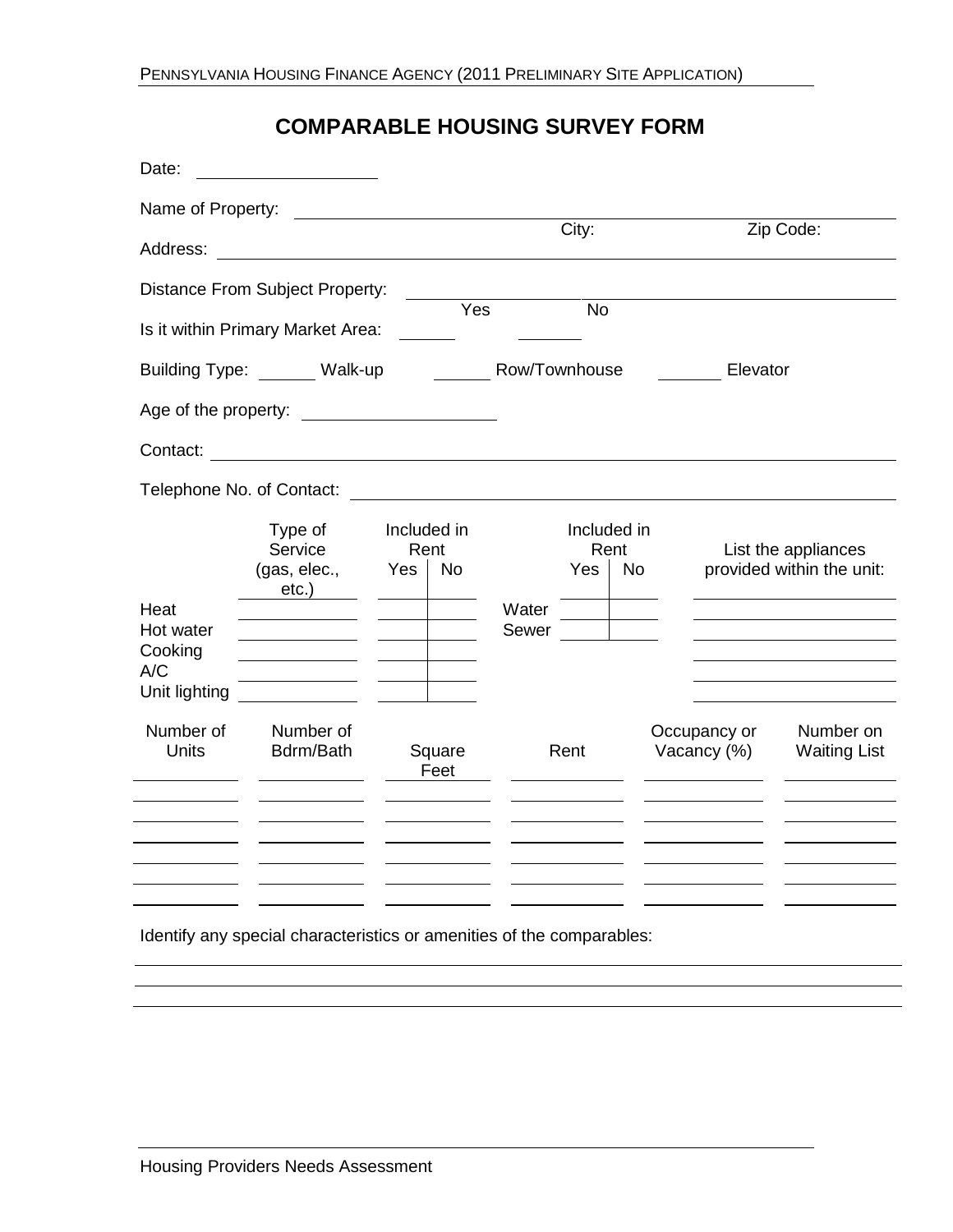Attach **Color** Photo Here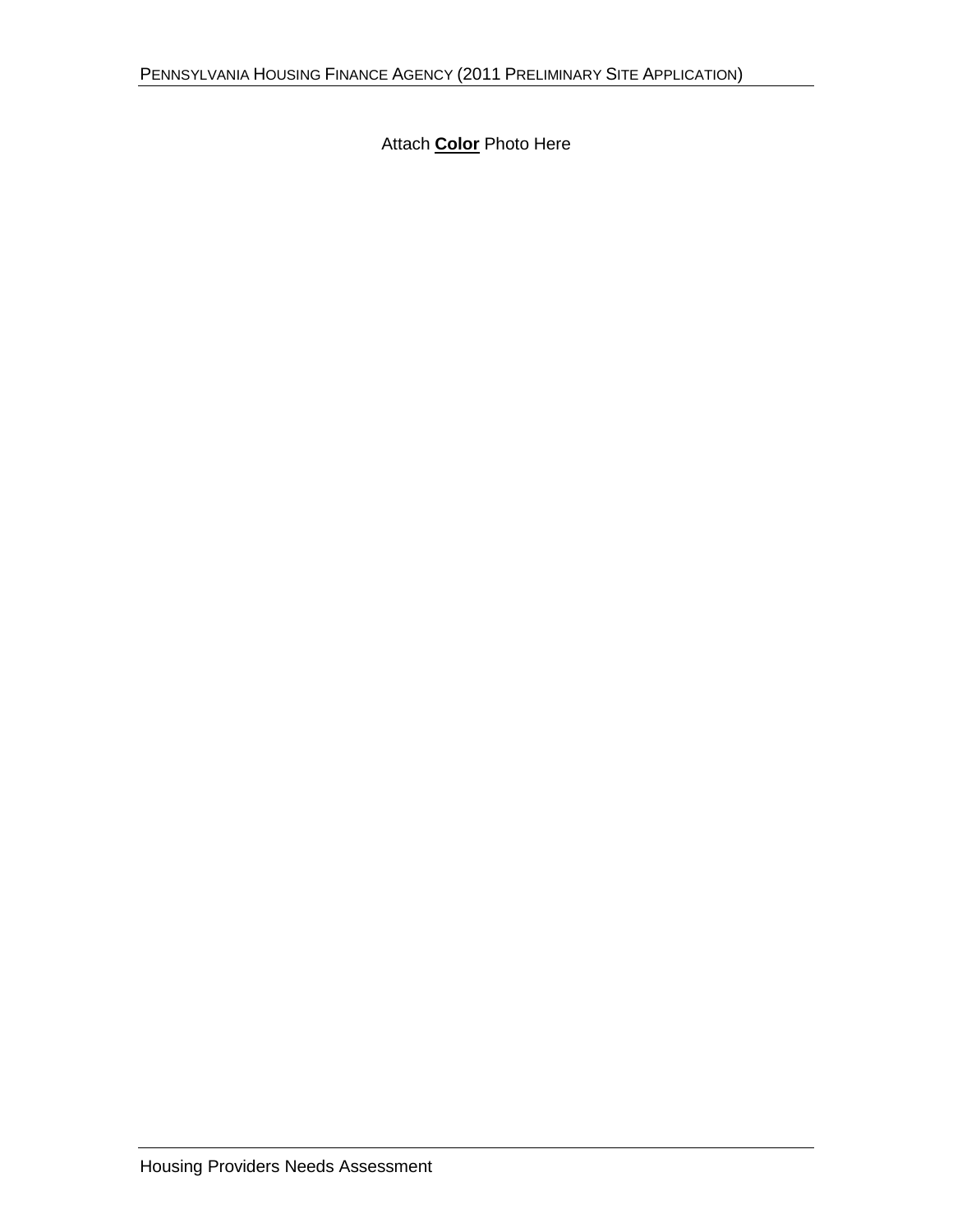## **Exhibit D – Maps, Site & Building Plans**

**For the 2011 Preliminary Site Application the following is required:**

- A map clearly identifying the exact location of the Development site and the location of community amenities and services, including transportation, near the proposed site and appropriate to its tenant population so that Agency staff may easily conduct a site visit.
- Labeled color photographs (or color copies) of the Development site and all adjacent properties.
- Site plans showing the Development site boundaries, building(s) foot print(s), location (or proposed location) of roadways and connection points for all utilities.
- Provide a front elevation of the building(s).
- Rehabilitation and Preservation developments must provide preliminary plans and a preliminary scope of proposed work outlining all proposed changes to existing buildings (interior and exterior), site improvements, parking areas, etc.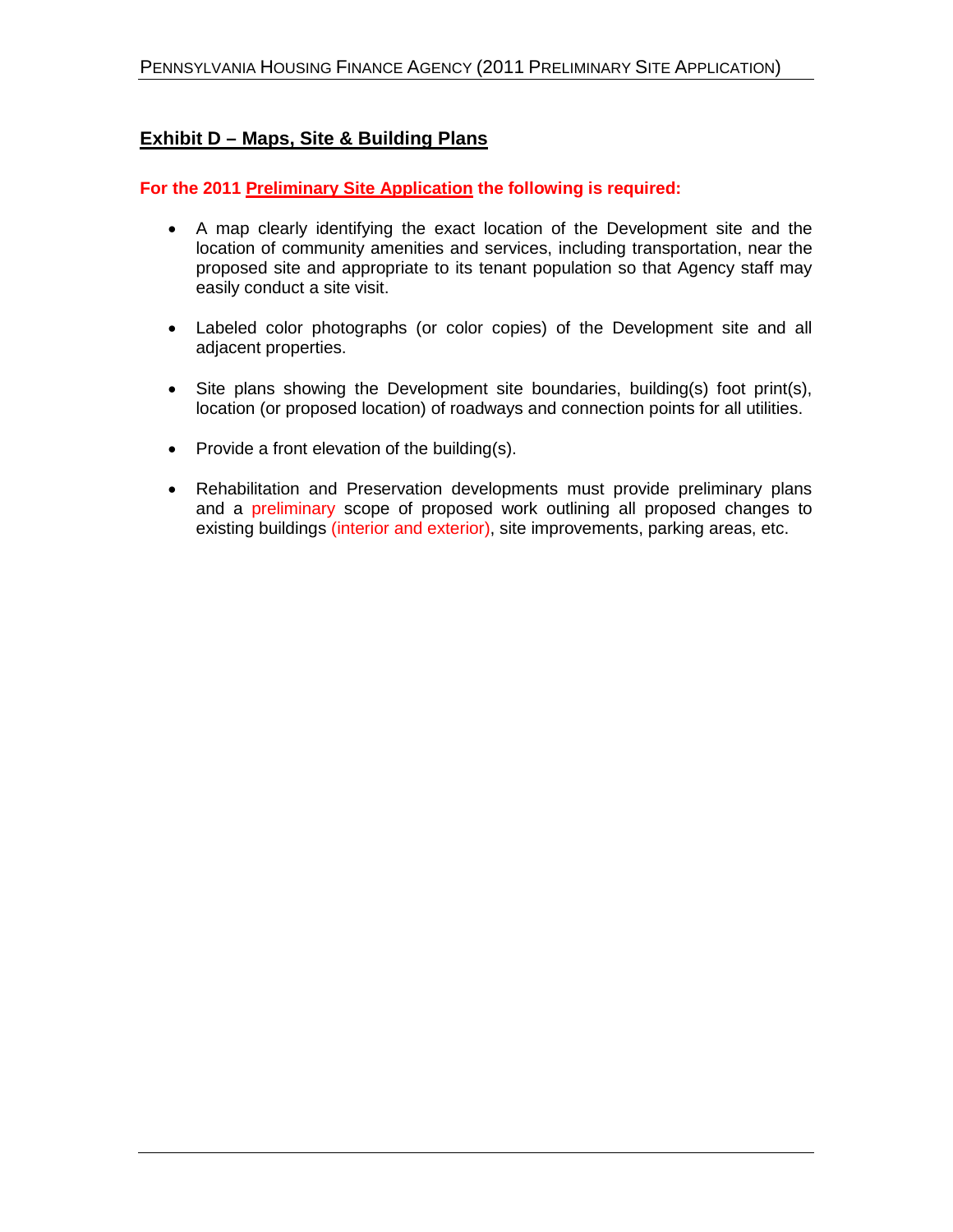## **Exhibit E - Evidence of Site Control**

The Applicant must submit evidence of exclusive control of the real estate in one of the forms outlined below. NOTE: SITE CONTROL MUST BE IN THE NAME OF THE "APPLICANT" LISTED IN THE CORE APPLICATION.

For the Preliminary Site Application submission, without exception, the site control must be provided through December 31, 2010. An option to purchase a site included in the development may not expire before December 31, 2010. If entering into a lease agreement the applicant must provide either a copy of the lease or an executed agreement to enter into a lease between all parties. The minimum term of a lease agreement is 35 years. The Agency will not recognize, at a later date, a value for site acquisition if it was not specifically shown in the initial Application. If an option, agreement of sale, or lease is provided as evidence of site control, evidence of site ownership by seller, grantor, or lessor (in the form of a deed or other formal instrument) may be required to verify that the party/parties conveying the property to the applicant does/do have authority to do so.

In the event the property(s) is owned by a municipality, redevelopment authority, or other public body, a letter from its solicitor designating the applicant as the selected developer and stating the terms of the sale of the property must be provided. The Agency may require evidence, in the form of deeds, municipal resolutions or other documentation of site acquisition by the public body.

The site control documentation for Applications containing agreements with more than one seller must be controlled by one entity, and the buyer named in each agreement must be the same entity.

If the Application is part of a phased development, the site control document must address the location of the specific phase described in the Application. A site control document for the entire parcel is not acceptable. The description of the property on the site control document must agree with the description of the property as described in the Application. If the Agency is not able to clearly identify the site for the current application phase, the Application will not be processed.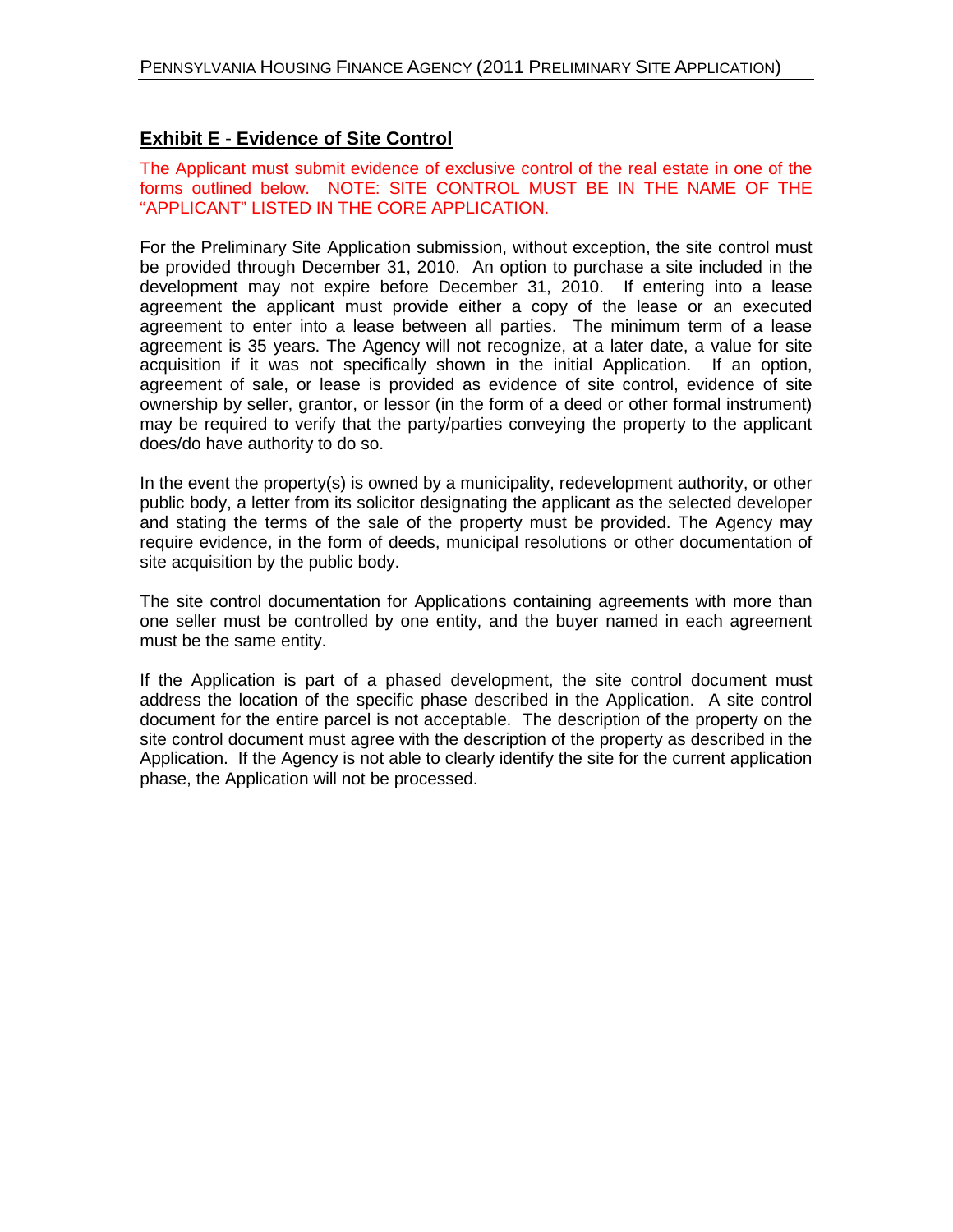## **Exhibit F - Community and Economic Impact**

For Preliminary Site Applications – The Developer must complete and submit the following Community and Economic Impact Questionnaire Only.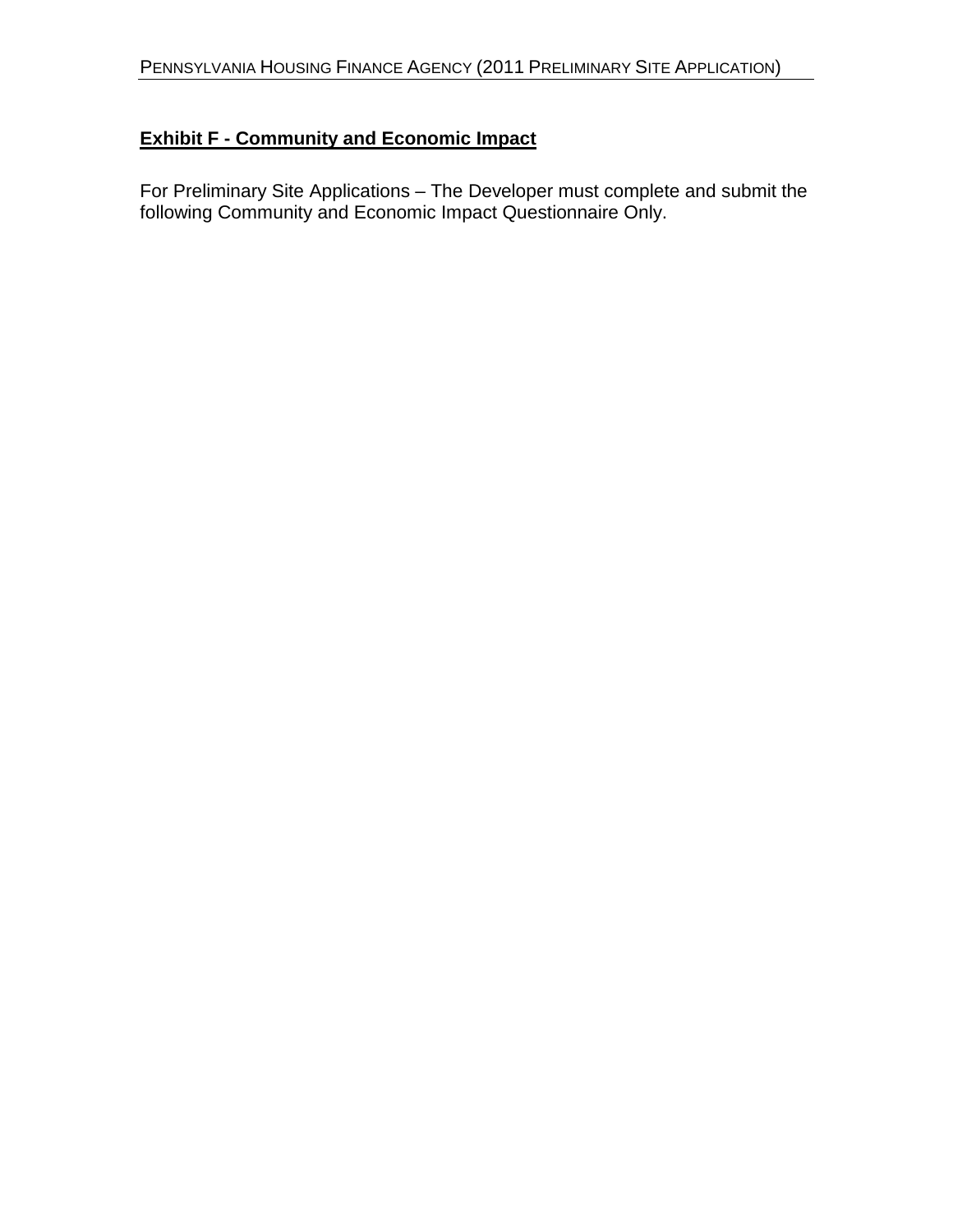## **Community and Economic Impact Questionnaire**

Name of Community Revitalization, Neighborhood or Comprehensive Plan:

Letter from local official explaining how the proposed development contributes to the Community Plan: **Yes** No

Is the development located in a QCT Yes No identify the existing buildings to be included in the development and how they will be reused:

Indicate the specific location(s) within the community plan where the proposed development is discussed:

List each of the local, state, federal and/or private programs that are participating in the overall revitalization program and the amount of funding that has been committed under each program:

- •
- •
- •
- •

Which of the following are included in the overall community plan?

Infrastructure such as streets, walkways, street lighting, trees, greening activities, water, sewer etc. Please provide details:

Recreational Facilities such as parks, playgrounds, activity centers etc. Please provide details:

Economic and Business Development such as new or rehabbed commercial space, business organizations, tax incentives, transportation/parking facilities, facade improvements, marketing etc. Please provide details:

Public Safety such as demolition of blighted buildings, cleanup, block captains, town watch etc. Please provide details: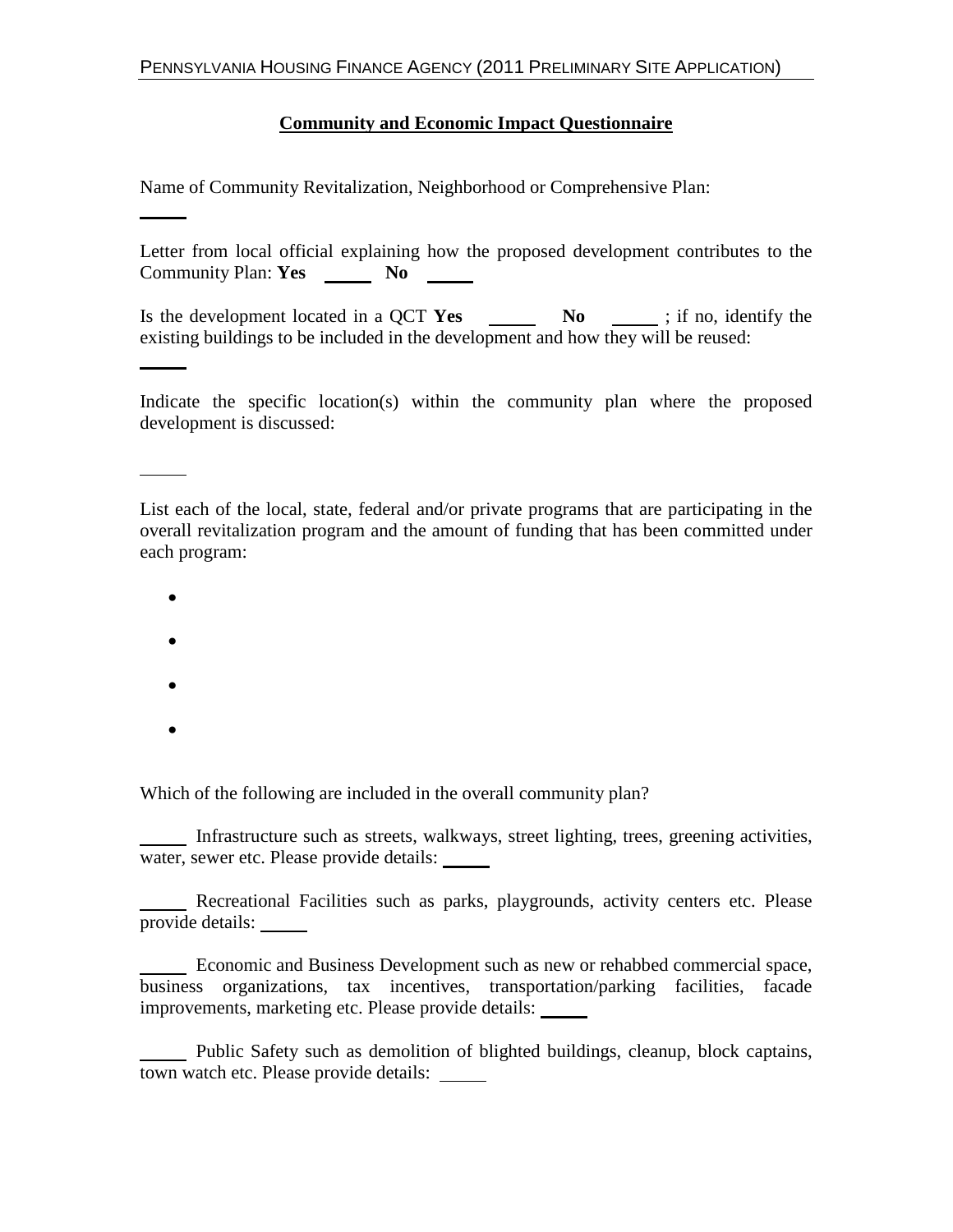Community Services such as job training, educational programs, after school programs, utility assistance, homeowner repair programs etc. Please provide details:

Rental Housing. Please provide details:

**Homeownership. Please provide details:** 

Do the housing components include both affordable and market rate/price

**Yes No** No 2008

Discuss the progress to date of each component of the overall community plan, to what extent the community has changed as a result of the completed components and the approximate amount of program funding utilized to date:

How will the development add to the community plan?

If the development is not financed, what impact will it have on the community?

Provide a brief one page narrative demonstrating the capacity for community revitalization opportunities, including the trend and direction of real estate development and area economic health.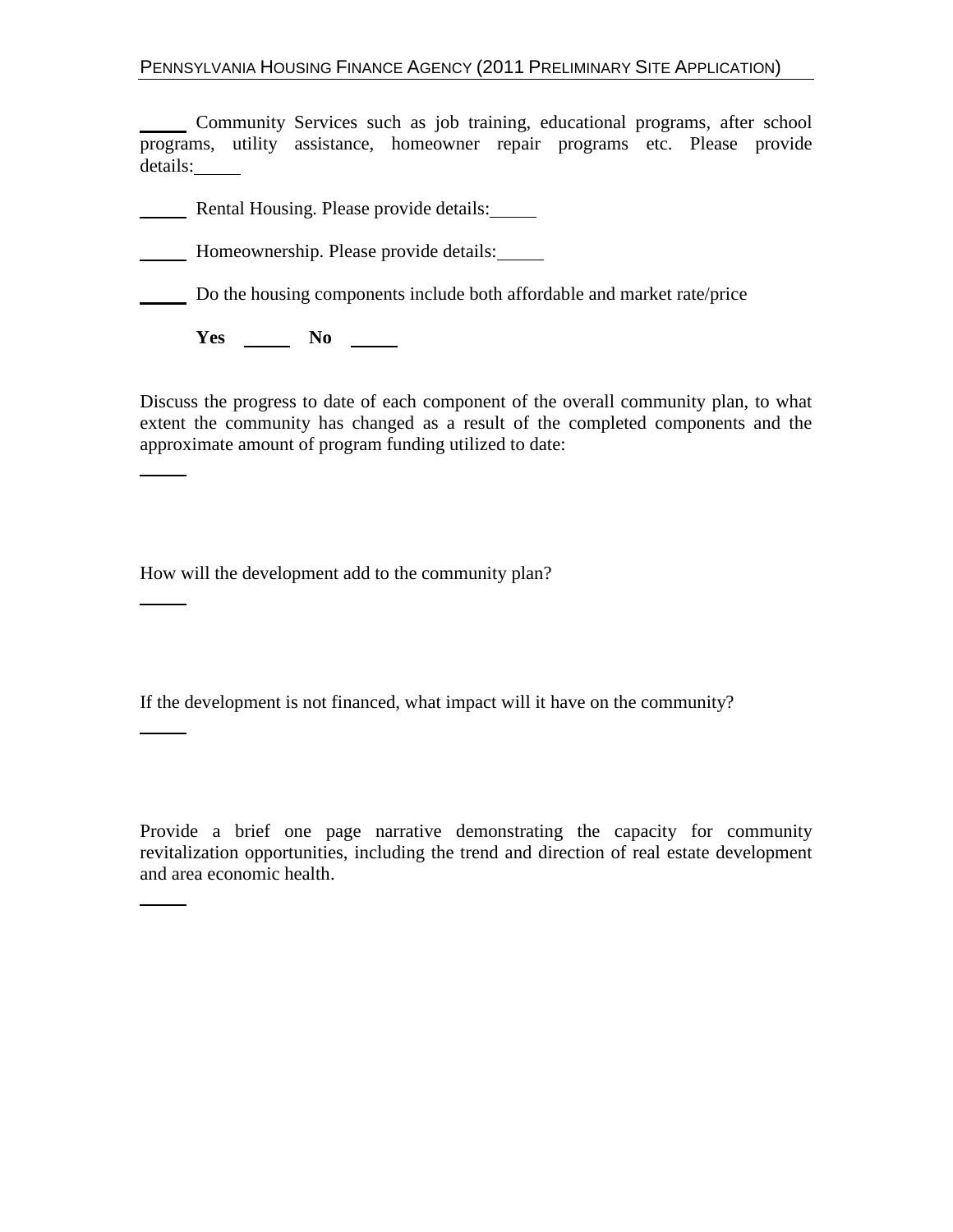## **Exhibit G – Site/Environmental Assessment**

For Preliminary Site Applications – The Developer must complete and submit the following Site/Environmental assessment form only.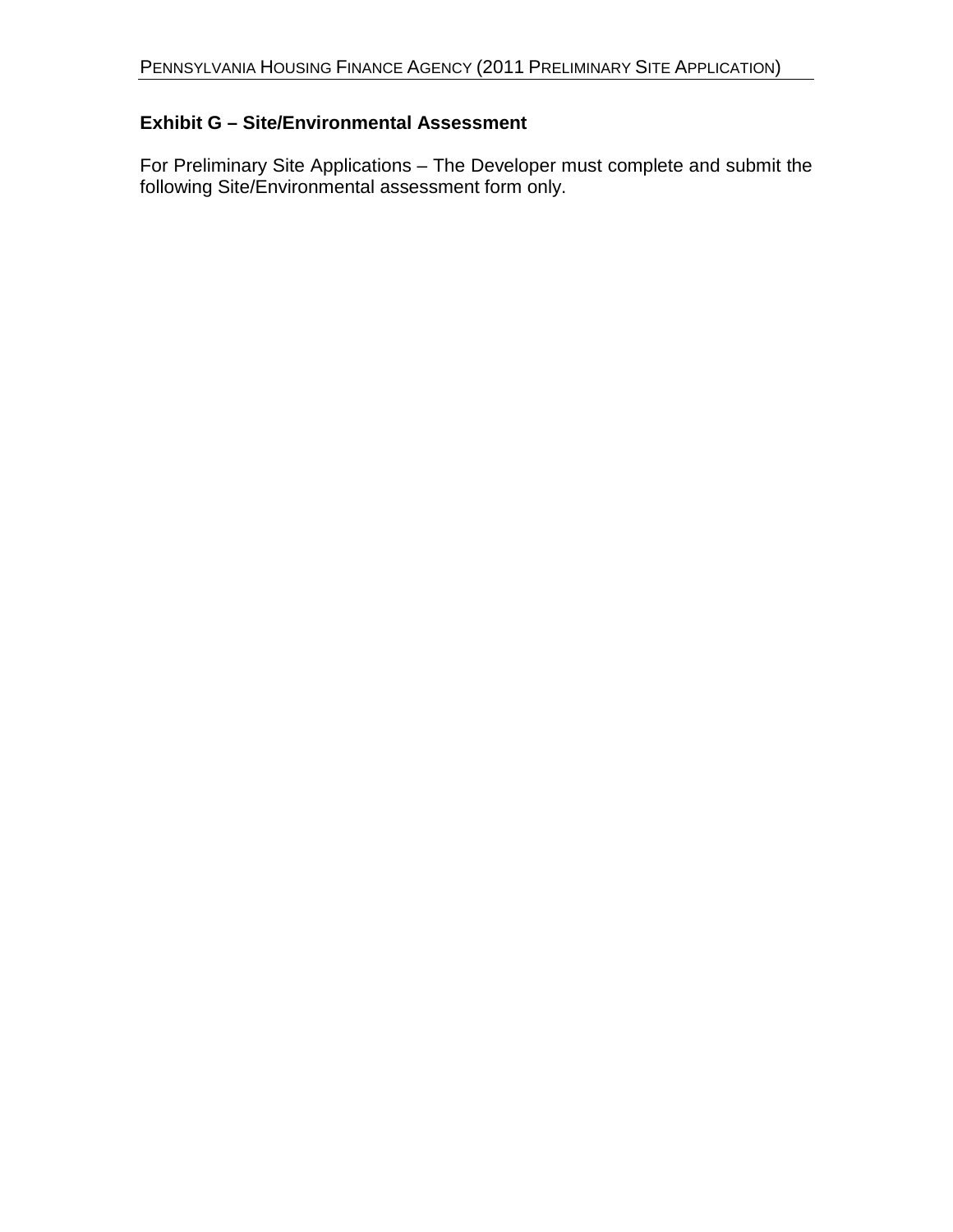# Pennsylvania Housing Finance Agency 2011 Preliminary Site Application Site/Environmental Assessment

| Number of Units:  |                 |
|-------------------|-----------------|
|                   |                 |
| New Construction: | Rehabilitation: |

#### **Flood Management**

Is the development located within a 100-year floodplain or Special Flood Hazard Area as designated on a current FEMA Flood Hazard Boundary Map or Flood Insurance Rate Map?

Yes \_\_\_\_\_ No \_\_\_\_\_

Comments:

## **Protection of Wetlands**

| Are there drainage ways, streams, rivers on or near the site?                                                   |
|-----------------------------------------------------------------------------------------------------------------|
| No the set of the set of the set of the set of the set of the set of the set of the set of the set of the set o |
| Are there ponds, marshes, bogs, swamps or other wetlands on or near the site?                                   |
| No results and the North States.                                                                                |
| Is the development located within a wetland designated on a National Wetlands Inventory                         |
| map of the U.S. Fish and Wildlife Service?                                                                      |
| $Yes$ No $\_\_$                                                                                                 |
|                                                                                                                 |

Comments:

### **Mining Hazards**

Is the development located in a county affected by mining? Yes No Is the development located on or near a mine?  $Yes \_ No \_$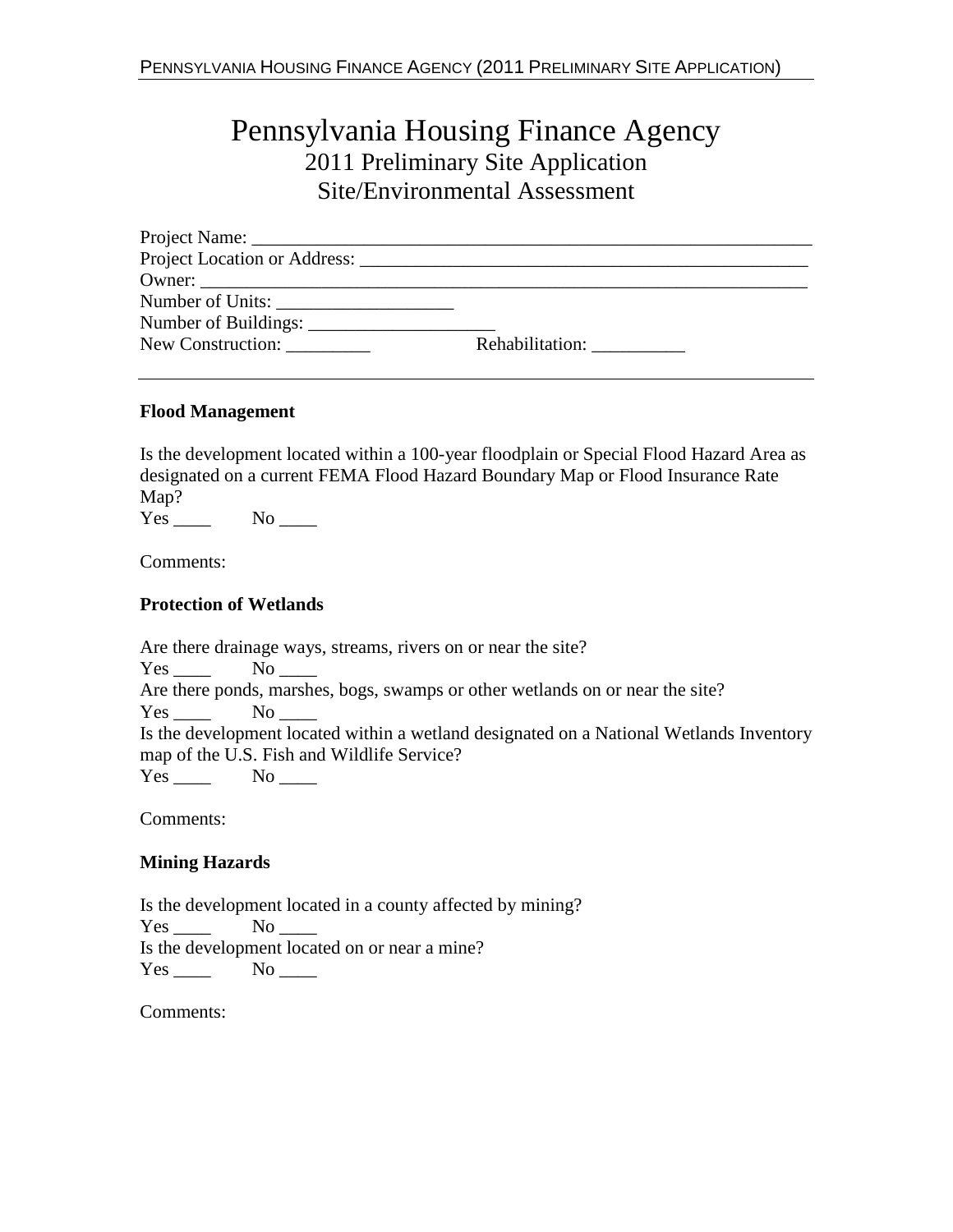#### **Noise Abatement**

Is the development located near a major noise source, i.e. airport (within 5 miles), major highway or busy roads (within 1000 feet), or railroads (within 3000 feet)?  $Yes$  No  $\_\_$ 

Comments:

#### **Hazardous Industrial Operations**

Are industrial facilities handling explosive or fire-prone materials such as propane, gasoline or other storage tanks adjacent to or visible from the development site? Yes No

Comments:

#### **Airport Hazards**

Is the development within 30 feet from the end of an airport runway?  $Yes \_ No \_$ 

Comments:

#### **Endangered Species**

| Has the U.S. Fish and Wildlife Service Federal list of Endangered Species and Critical |
|----------------------------------------------------------------------------------------|
| Habitats been reviewed?                                                                |
| $Yes \_ No \_$                                                                         |
| Has the Pennsylvania Department of Conservation and Natural Resources list of          |
| Endangered and Threatened Species been reviewed?                                       |
| $Yes \t No \t No$                                                                      |
| Is the proposed development likely to affect any listed or proposed endangered or      |
| threatened species or critical habitats?                                               |
| No no                                                                                  |

Comments:

#### **Farmlands Protection**

Is the site or area presently being farmed, forested or being used as cropland? Yes \_\_\_\_ No \_\_\_\_ Is the site in violation of Pennsylvania Executive Order 2003-2 – Preservation of Agricultural Land?  $Yes \_\_\_\_$  No  $\_\_\_\$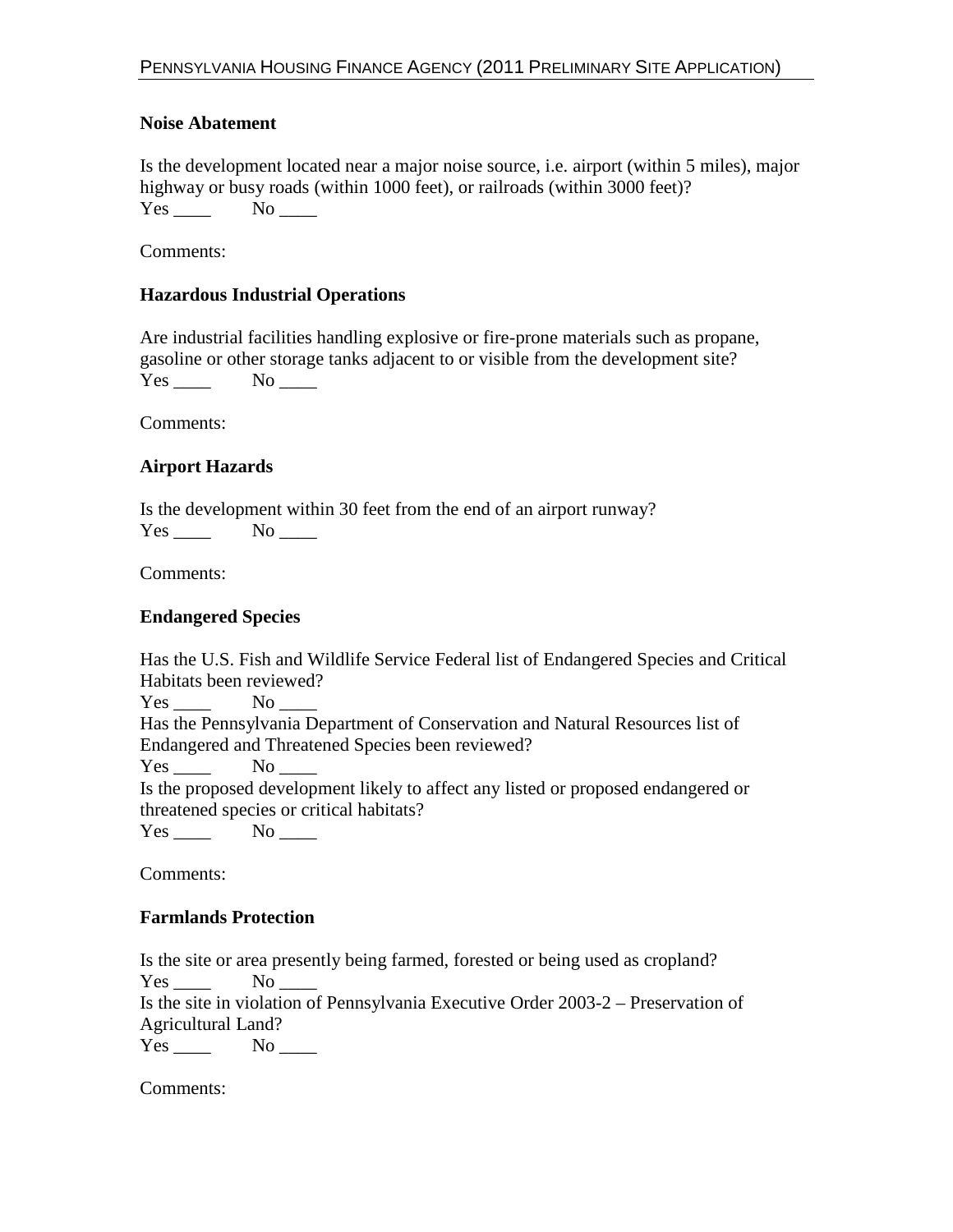### **Unique Natural Features Area**

Is the site near unique natural features or near public or private scenic areas?  $Yes \_\_\_$  No  $\_\_\_$ Are other unique natural resources visible on the site or vicinity? Will any such resources be adversely affected or will they adversely affect the development? Yes \_\_\_\_\_\_ No \_\_\_\_\_

Comments:

## **Soil Stability, Erosion and Drainage**

|                      | Slopes: Not Applicable _______ Steep _________ Moderate ______                                                    |  | Slight |
|----------------------|-------------------------------------------------------------------------------------------------------------------|--|--------|
|                      | Is there evidence of slope erosion or unstable slope conditions on or near the site?<br>$Yes \_\_\_$ No $\_\_\_\$ |  |        |
|                      | Is there evidence of ground subsidence, high water table or other unusual conditions on                           |  |        |
| the site?            |                                                                                                                   |  |        |
|                      | $Yes \_ No \_$                                                                                                    |  |        |
|                      | Is there any visible evidence of soil problems (cracked foundations basement flooding)                            |  |        |
| on or near the site? |                                                                                                                   |  |        |
|                      | $Yes \_\_\_$ No $\_\_\_$                                                                                          |  |        |
|                      | Is there indication of cross-lot runoff, swales, drainage flows on the property?                                  |  |        |
|                      | $Yes \_ No \_$                                                                                                    |  |        |
|                      | Are there visual indications of filled ground?                                                                    |  |        |
|                      | $Yes \_ No \_$                                                                                                    |  |        |
|                      | Are there active creeks or streams on the site?                                                                   |  |        |
|                      | $Yes$ No $\qquad$                                                                                                 |  |        |

### **Water supply, Sanitary Sewers and Solid waste disposal**

| Is the site served by adequate and acceptable Water Supply? |                                            |                                                   |         |  |
|-------------------------------------------------------------|--------------------------------------------|---------------------------------------------------|---------|--|
|                                                             |                                            | Yes No Municipal Private                          |         |  |
|                                                             |                                            | Sanitary sewers and waste water disposal system:  |         |  |
|                                                             |                                            | Yes No Municipal Private                          |         |  |
|                                                             | Trash collection and solid waste disposal: |                                                   |         |  |
|                                                             |                                            | $Yes \_\_\_\_$ No $\_\_\_\$ Municipal $\_\_\_\_\$ | Private |  |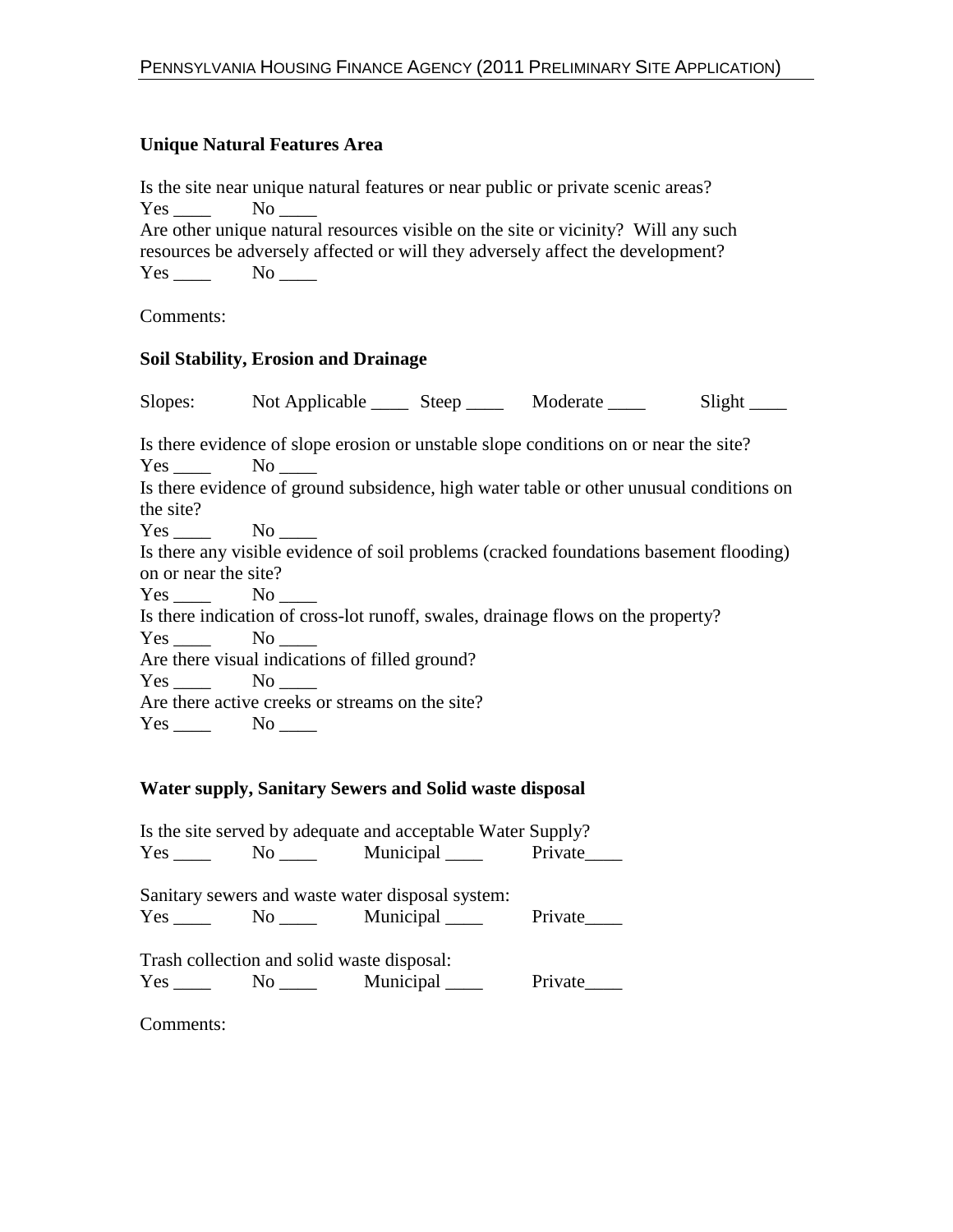#### **Site Suitability, Access and Compatibility with Surrounding Development**

Has the site been used as a dump, sanitary landfill or mine waste disposal area?  $Yes$  No  $N$ Is there paved access to the site? Yes No Are there other unusual conditions on the site? Yes \_\_\_\_\_\_ No \_\_\_\_\_ Is there indication of? distressed vegetation: Yes \_\_\_\_ No \_\_\_\_ waste material/container:<br>soil staining, pools of liquid: Yes \_\_\_\_\_\_\_\_ No \_\_\_\_\_\_ soil staining, pools of liquid: loose/empty drums, barrels: Yes \_\_\_\_ No \_\_\_\_ oil/chemical spills: Yes No No No abandoned machinery/cars Yes \_\_\_\_ No \_\_\_\_ transformers, drainage pipes: Yes \_\_\_\_ No \_\_\_\_ Is the development compatible with the surrounding area in terms of? Land use Yes \_\_\_\_ No \_\_\_\_ Height, bulk, mass Yes \_\_\_\_ No \_\_\_\_ Building Type (low/high-rise) Yes \_\_\_\_ No \_\_\_ Building density Yes \_\_\_\_ No \_\_\_\_ Will the development be unduly influenced by?<br>Obsolete public facilities Yes \_\_\_\_\_\_\_ Obsolete public facilities Yes \_\_\_\_ No \_\_\_\_ Transition of land uses Yes \_\_\_\_ No \_\_\_\_ Incompatible land uses Yes \_\_\_\_ No \_\_\_\_ Are there air pollution generators nearby which would adversely affect the site? Heavy industry Incinerators Yes No Legislations No No Legislations No No Legislations No Legislations No Legislations No No Legislations No Legislations No Legislations No No Legislations No Legislations No Legislations No Legislations N Power generating plants Yes \_\_\_\_ No \_\_\_\_

|     | No  |
|-----|-----|
| Yes | No  |
| Yes | No  |
| Yes | No  |
| Yes | No  |
| Yes | No  |
|     | Yes |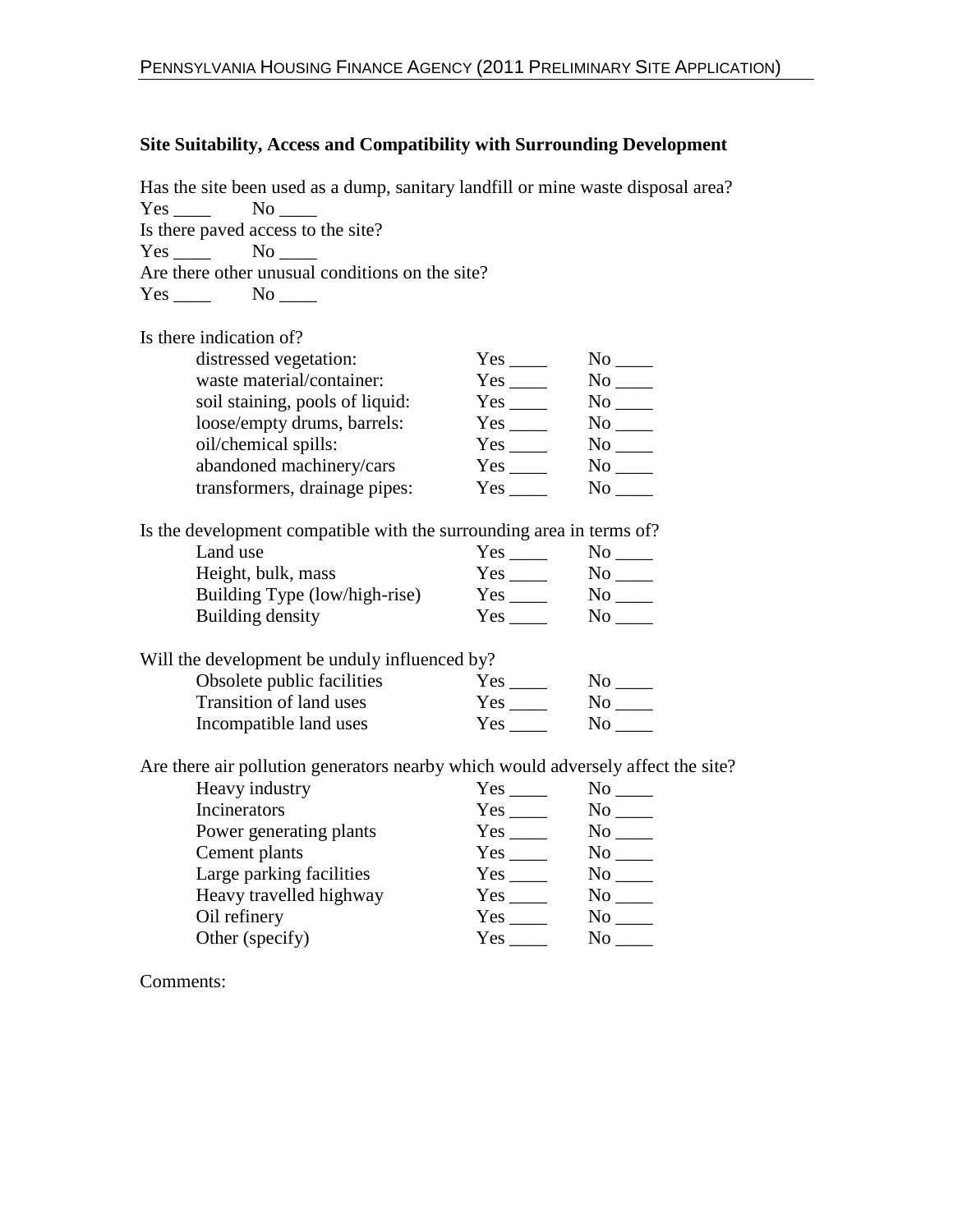## **Nuisances and Hazards**

| Will the development be affected by natural hazards? |      |      |
|------------------------------------------------------|------|------|
| Faults, fracture                                     | Yes  | No.  |
| Cliffs, bluffs, crevices                             | Yes  | No.  |
| Slope-failure from rains                             |      | No - |
| Unprotected water bodies                             | Yes  | No.  |
| <b>Fire Hazards</b>                                  | Yes  | No.  |
| Wind storm concerns                                  | Yes  | No.  |
| Poisonous plants, insects, animals                   | Yes  | No.  |
| Hazardous terrain                                    | Yes. | No.  |
|                                                      |      |      |

Will the development be affected by built hazards?

| Hazardous street                 |          |                       |
|----------------------------------|----------|-----------------------|
| Dangerous intersection           |          | No no                 |
| Through traffic                  |          |                       |
| Quarries or other excavation     |          |                       |
| Dumps, landfills, mining         |          | $No$ <sub>_____</sub> |
| Railroad crossing                |          | $No$ $\_\_$           |
| Inadequate street lighting       |          |                       |
| Hazards in vacant lots           | Yes      |                       |
| Chemical tank-car terminals      |          |                       |
| Other hazardous chemical storage |          | $No \_\_$             |
| High pressure gas lines          |          |                       |
| Overhead transmission lines      |          | $No \_\_$             |
| Hazardous cargo routes           | Yes      | $No$ $\_\_$           |
| Oil or gas wells                 |          | $No \_\_$             |
| <b>Industrial Operations</b>     | $Yes \_$ | $No \_\_$             |

Will the development be affected by nuisances?

| Gas, smoke fumes            | Yes | No |
|-----------------------------|-----|----|
| Odors                       | Yes | Nο |
| Vibration                   | Yes | No |
| Glare                       | Yes | No |
| Vacant buildings            | Yes | Nο |
| Unsightly land uses         | Yes | No |
| <b>Industrial nuisances</b> | Yes | No |
| Other                       | Yes |    |